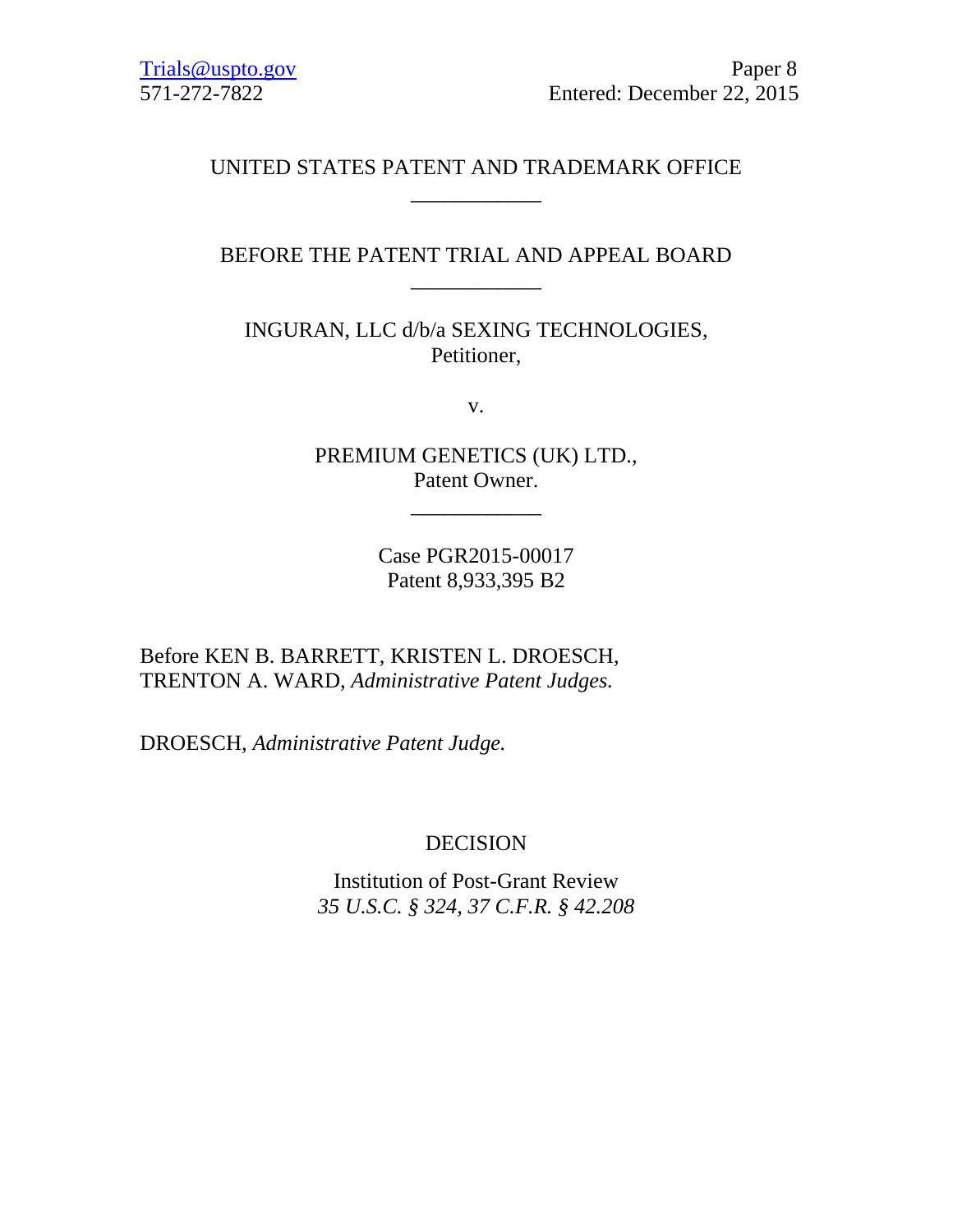$\overline{a}$ 

# I. INTRODUCTION

Inguran, LLC d/b/a/ SEXING Technologies ("Petitioner") filed a Petition for post-grant review of claims 1–14 ("the challenged claims") of U.S. Patent No. 8,933,395 B2 ("the '395 Patent"). Paper 1 ("Petition" or "Pet."). *See* 35 U.S.C. §§ 321–322. Premium Genetics Ltd. ("Patent Owner") filed a Preliminary Response. Paper 6 ("Prelim. Resp."). *See* 35 U.S.C § 323. We have statutory authority under 35 U.S.C. § 324, which provides that post-grant review shall not be instituted unless it is determined that "the information presented in the petition filed under section 321, if such information is not rebutted, would demonstrate that it is more likely than not that at least 1 of the challenged claims in the petition is unpatentable." 35 U.S.C. § 324(a).

For the reasons provided below, and for purposes of this decision, we are persuaded by Petitioner that it is more likely than not that the challenged claims are unpatentable.

### *The '395 Patent (Ex. 1001)*

The '395 Patent issued from Application No. 14/169,927 filed on January 31, 2014. Ex. 1001, 1. The '395 Patent claims benefit under 35 U.S.C. §§ 119(e), 120, 121 to filing dates of several provisional and nonprovisional applications filed before March 16, 2013, including Application No. 13/412,969, filed March 6, 2012 ("the '969 Application"). Ex. 1001, 1– 2, Ex. 1013, 849–850, 1 *see* Pet. 11.

The '395 Patent discloses "a method and apparatus to identify at least one component from a plurality of components in a fluid mixture," including

 $1$  Exhibit 1013 does not include page numbers. The page numbers listed correspond to the pagination in Patent Review Processing System (PRPS).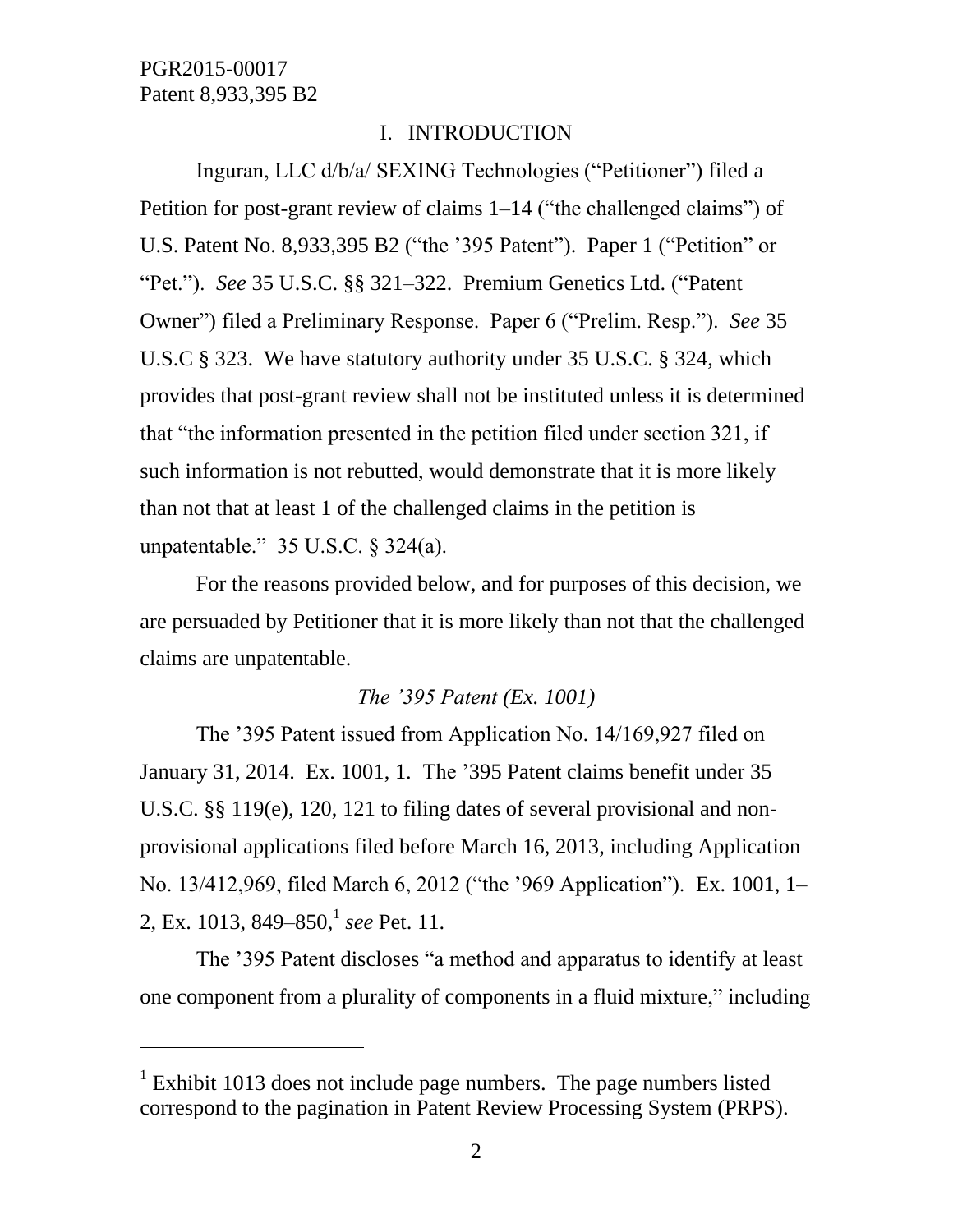"a detector apparatus which detects and identifies selected components" and "a laser which emits a laser beam which damages or kills selected components of the plurality of components." Ex. 1001, Abs.

Figure 1 of the '395 Patent is reproduced below:



Figure 1 depicts apparatus 100 including sorting channel 110, plurality of inlets 120, plurality of outlets 130, and corresponding fluid flows W, X, Y, and Z. Ex. 1001, 13:20–28. Flow W can be a sample fluid, and flows  $X, Y$ , and Z can be buffer solutions. *Id*. at 16: 11–13. Apparatus 100 may be incorporated into a system to allow cell identification, and cell killing by high intensity laser exposure. *Id.* at Fig. 26, 23:26–24:42; *see id.* 33:58–64, 40:10–23. Apparatus 100 "may contain regions which align cells or materials in a certain way . . . sometimes done through shear flows." *Id.* at 21:21–25; *see id.* at 14:6–23, 41:32–36.

### *Illustrative Claims*

Claims 1 and 2 are independent. Claims 3–14 depend from claim 2. Claims 1 and 2 are illustrative:

1. An apparatus to identify at least one component from a plurality of components in a fluid mixture, the apparatus comprising:

a first input channel into which a first flow is introduced, said first flow which contains the fluid mixture of the plurality of components;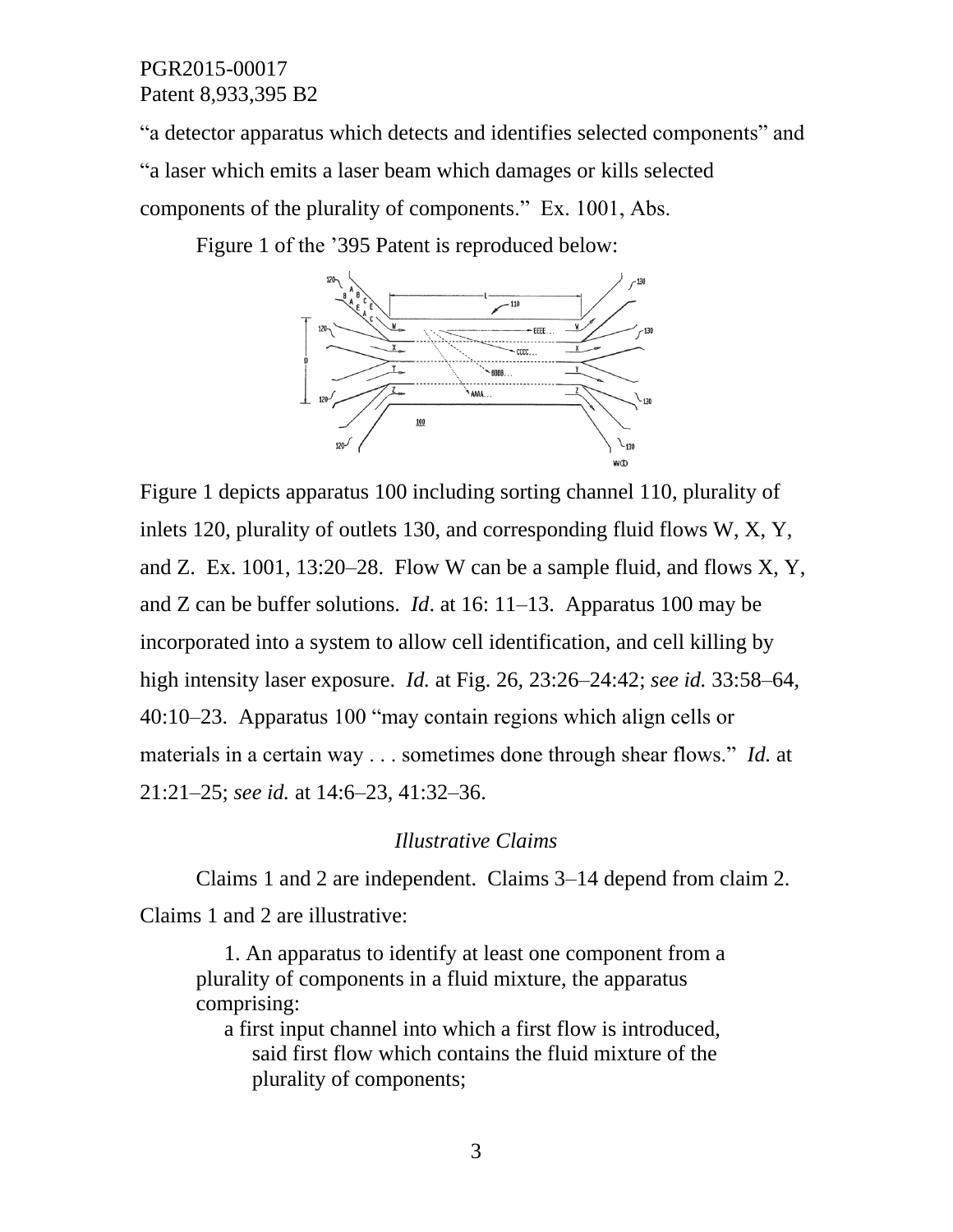a plurality of buffer input channels, into which additional flows of buffer solution are introduced, said plurality of buffer channels which are disposed on either side of said first input channel;

wherein said first flow and said additional flows have a flow direction along a length of the apparatus from one end of the apparatus to another end of the apparatus;

a detector apparatus which detects and identifies selected components of the plurality of components;

a laser which emits a laser beam which damages or kills selected components of the plurality of components; and

at least one channel disposed at said another end of the apparatus, said at least one channel which is adapted to receive said first flow and said additional flows after operation of said laser on said selected components.

2. A method for examining and selectively operating on cells, comprising:

inputting a stream of sample fluid into an inlet adapted to received said sample fluid, into an input region of a flow chamber, said sample fluid containing cells to be processed;

inputting a plurality of streams of sheath fluids into a plurality of inlets adapted to receive said plurality of streams of sheath fluids, into said input region of said flow chamber;

wherein said sample fluid is in a contiguous relationship on all available sides with said sheath fluids, from said input region through to a selective operation region of said flow chamber;

wherein at least one of flow rates or pressures of said sheath fluids are chosen such that said sample fluid is constricted in two orthogonal directions, thereby allowing said sample fluid to form a relatively narrow stream in at least a detector region of said flow chamber, thereby causing the cells to be flattened and aligned such that flat sides of the cells are oriented parallel to confronting walls of the flow chamber;

distinguishing target cells from non-target cells in said detector region using a detector apparatus; and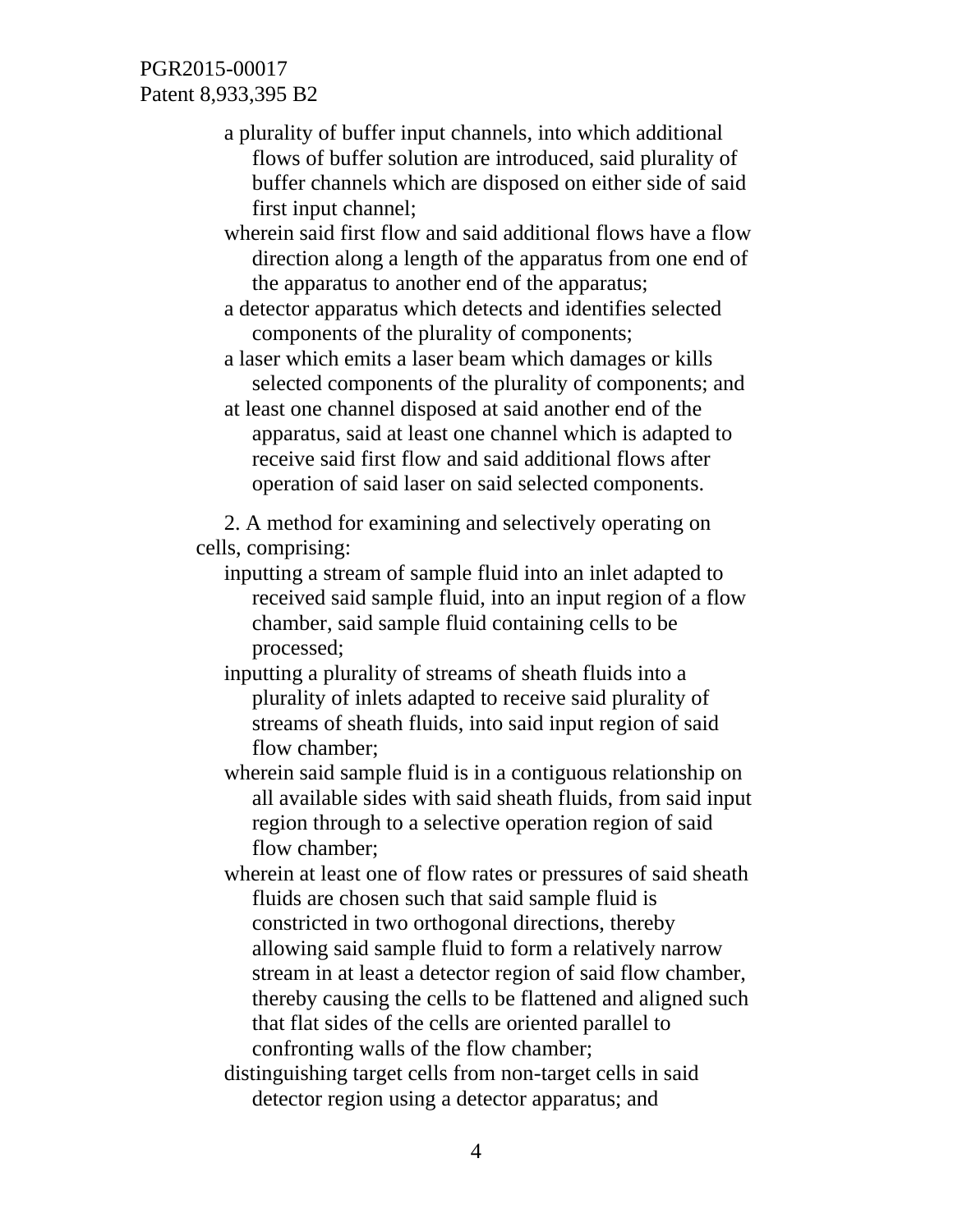l

damaging or destroying said target cells in said sample fluid using a laser beam, in said selective operation region of said flow chamber which is disposed downstream from said detector region.

| Claim(s) | <b>Statutory Basis</b>    | <b>Reference(s)</b>                                 |
|----------|---------------------------|-----------------------------------------------------|
| $1 - 14$ | $$112(a)$ Enablement      |                                                     |
| $1 - 14$ | $§ 112(b)$ Indefiniteness |                                                     |
| $1 - 13$ | \$102(a)(1)               | Mueth <sup>2</sup>                                  |
| 14       | \$103                     | Mueth alone, or Mueth and Durack <sup>3</sup>       |
|          | \$102(a)(1)               | Frontin-Rollet <sup>4</sup>                         |
|          | \$102(a)(1)               | Durack                                              |
| $2 - 14$ | \$103                     | Wada <sup>5</sup> , Durack, and Kachel <sup>6</sup> |

*Asserted Grounds of Unpatentability* 

# II. ANALYSIS

# *A. Claim Construction*

Claims of an unexpired patent are interpreted using the broadest reasonable interpretation in light of the specification. 37 C.F.R. § 42.200(b);

*see In re Cuozzo Speed Techs., LLC*, 793 F.3d 1268, 1275–79 (Fed. Cir.

2015). Claim terms also are given their ordinary and customary meaning, as

would be understood by one of ordinary skill in the art in the context of the

entire disclosure. *In re Translogic Tech., Inc.,* 504 F.3d 1249, 1257 (Fed.

Cir. 2007). Petitioner and Patent Owner do not provide explicit claim

 $^{2}$  Ex. 1008, U.S. Patent No. 7,355,696 B2, issued Apr. 8, 2008, filed Feb. 1, 2005 ("Mueth").

<sup>3</sup> Ex. 1005, WO 2004/088283 A2, published Oct. 14, 2004 ("Durack"). 4 Ex. 1007, WO 2005/075629 A1, published Aug. 18, 2005 ("Frontin-Rollet").

 $<sup>5</sup>$  Ex. 1009, U.S. Patent No. 6,506,609 B1, issued Jan. 14, 2003 ("Wada").</sup>

<sup>6</sup> Ex. 1012, Kachel, UNIFORM LATERAL ORIENTATION, CAUSED BY FLOW FORCES, OF FLAT PARTICLES IN FLOW-THROUGH SYSTEMS, J. Histochemistry and Cytochemistry, vol. 25, no. 7, 1977, 774–780 ("Kachel").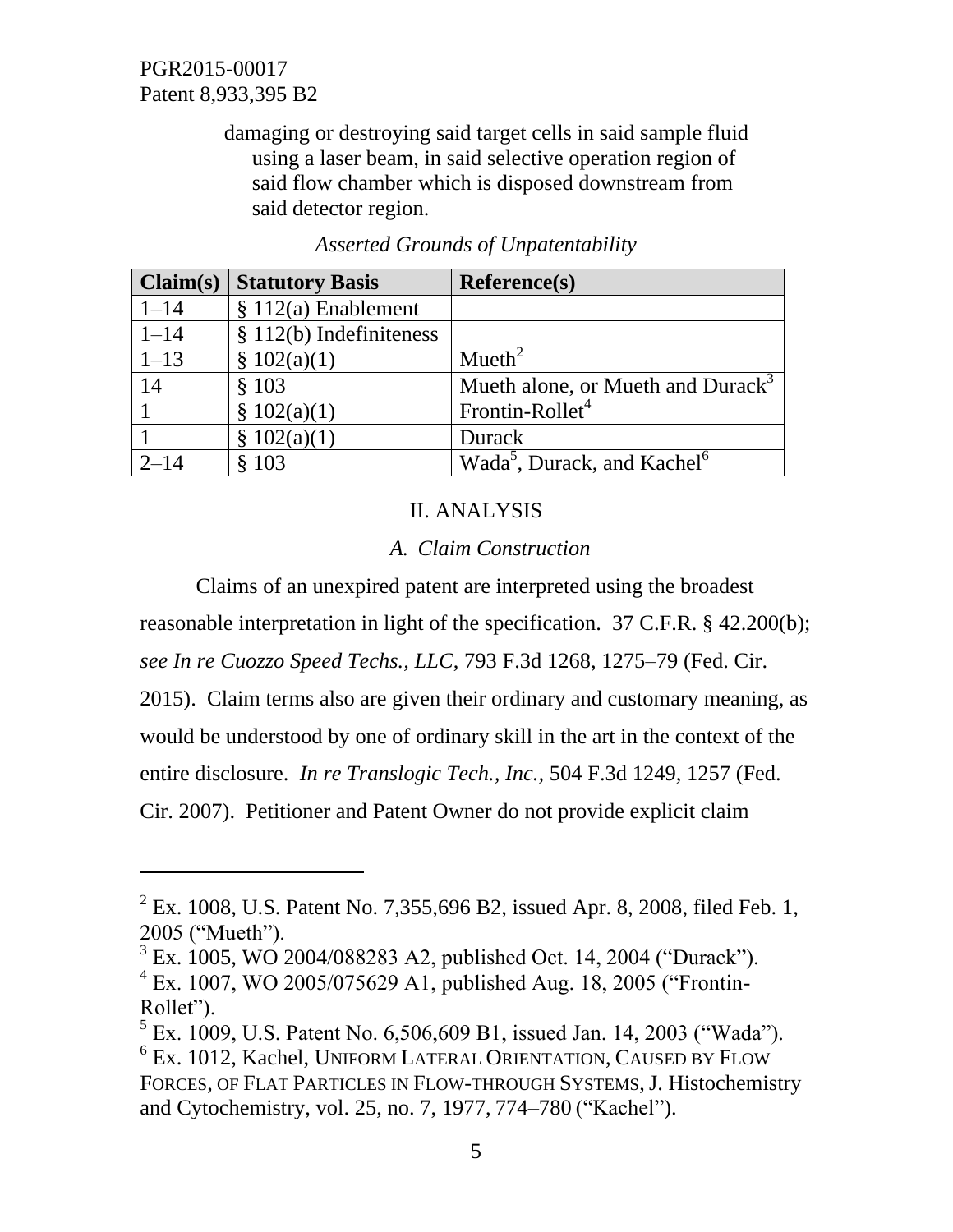constructions for any claim term or phrase. *See* Pet. 9; *see* Prelim. Resp. *passim*. However, for purposes of this decision, we find it necessary to construe the terms "channel," and "side," and the phrase "said plurality of buffer channels which are disposed on either side of said first input channel."

## *1. "Channel"*

Claim 1 recites multiple instances of "channel" in the context of "input channel," "buffer channels," and "at least one channel." Ex. 1001, 44:42–62. The '395 Patent discloses embodiments including a sorting channel, a plurality of inlets, and a plurality of outlets. Ex. 1001, Fig. 1, 7:13–51, 13:20–28, 43:26–63. The '395 Patent also utilizes the terms "input channel" and "output channel." *Id.* at Figs. 11A–11B, 24A, 23:33–37, 27:1– 30, 36:46–37:63; 42:48–55. The '395 Patent discloses that the sorting channel has a length, width, and depth. *Id.* at Fig. 1, 15:27–41. An explicit definition for the term "channel" is not provided in the '395 Patent. Therefore, we turn to the ordinary and customary meaning of "channel," which is: "a long gutter, groove, or furrow." MERRIAM WEBSTER ONLINE DICTIONARY, http://www.merriam-webster.com/dictionary/channel (last accessed December 21, 2015).

We also observe that the '395 Patent utilizes interchangeably the terms "channels" and "flows." *See* Ex. 1001, 16:22–25, 16:43–45, 41:23– 31. However, because claim 1 also recites multiple instances of "flow" (e.g., "a first input channel into which a first flow is introduced"), we do not broadly construe "channel," as recited in claim 1, to include the meaning of "flow."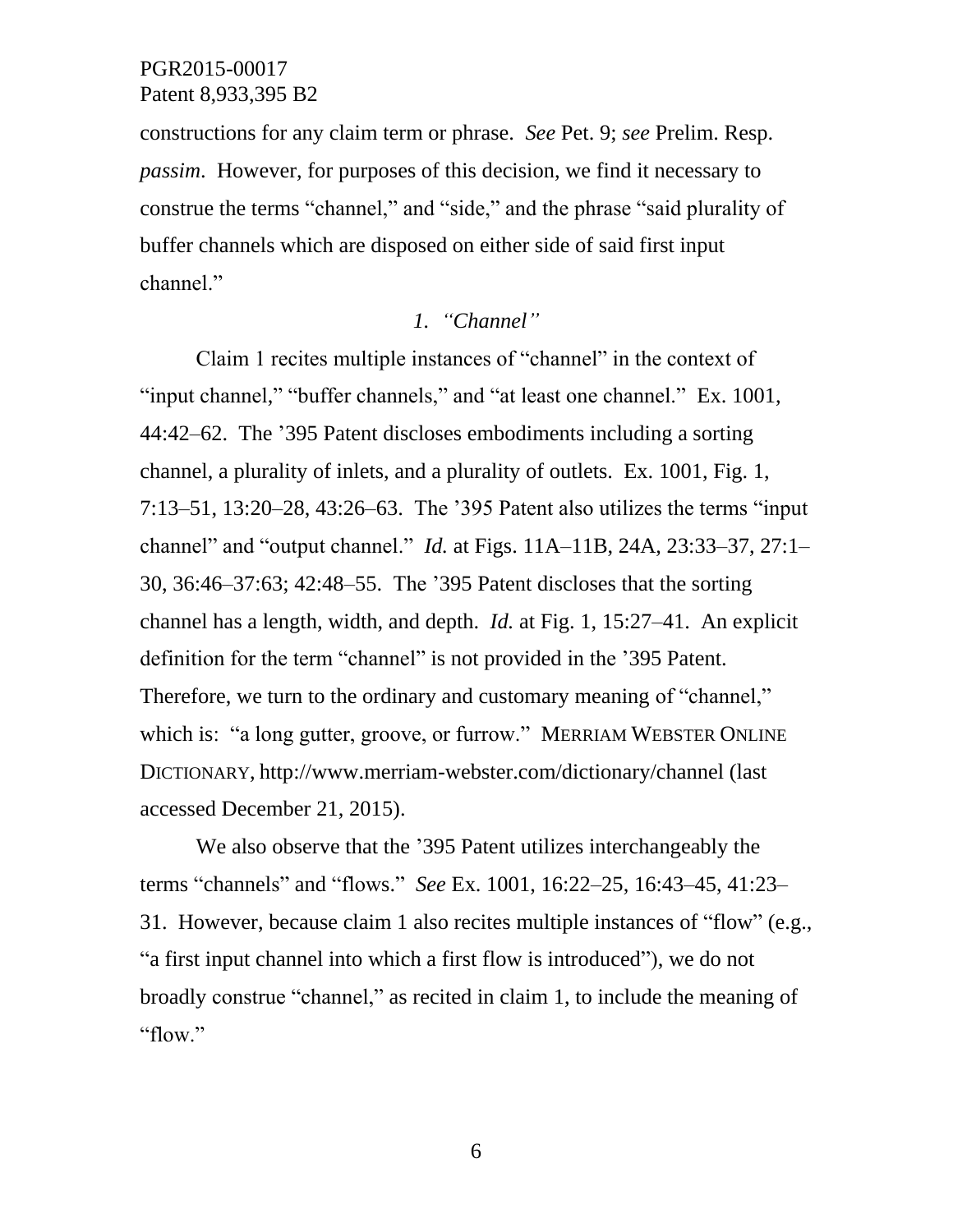Accordingly, for purposes of this decision, we construe the broadest reasonable interpretation of "channel" as "a long gutter, groove, or furrow"

### *2. "Side"*

Claims 1 and 2 recite multiple instances of the term "side" in the context of "either side" and "all available sides." Ex. 1001, 44:48–51, 45:5– 8. An explicit definition for this term is not provided in the '395 Patent. Therefore, we turn to the ordinary and customary meaning of "side" which is: "one of the longer bounding surfaces or lines of an object especially contrasted with the ends." MERRIAM WEBSTER ONLINE DICTIONARY, http://www.merriam-webster.com/dictionary/side (last accessed December 21, 2015).

Accordingly, for purposes of this decision, we construe the broadest reasonable interpretation of the term "side" as "one of the longer bounding surfaces or lines of an object."

# *3. "Plurality of Buffer Channels Disposed on Either Side of the Input Channel"*

Claim 1 recites "said plurality of buffer channels which are disposed on either side of said first input channel." Ex. 1001, 44:48–51. An explicit definition for this claim phrase is not provided in the '395 Patent. Thus, we turn first to the ordinary and customary meaning of the term "either" in order to construe the claim phrase. The ordinary and customary meaning of "either" is: "one and the other of two," and "one or the other of two." MERRIAM WEBSTER ONLINE DICTIONARY, http://www.merriamwebster.com/dictionary/either (last accessed December 21, 2015). Based on the ordinary and customary meaning of "either," and accounting for the ordinary and customary meanings of "side" and "channel," discussed above, the ordinary and customary meaning of the claim phrase is: said plurality of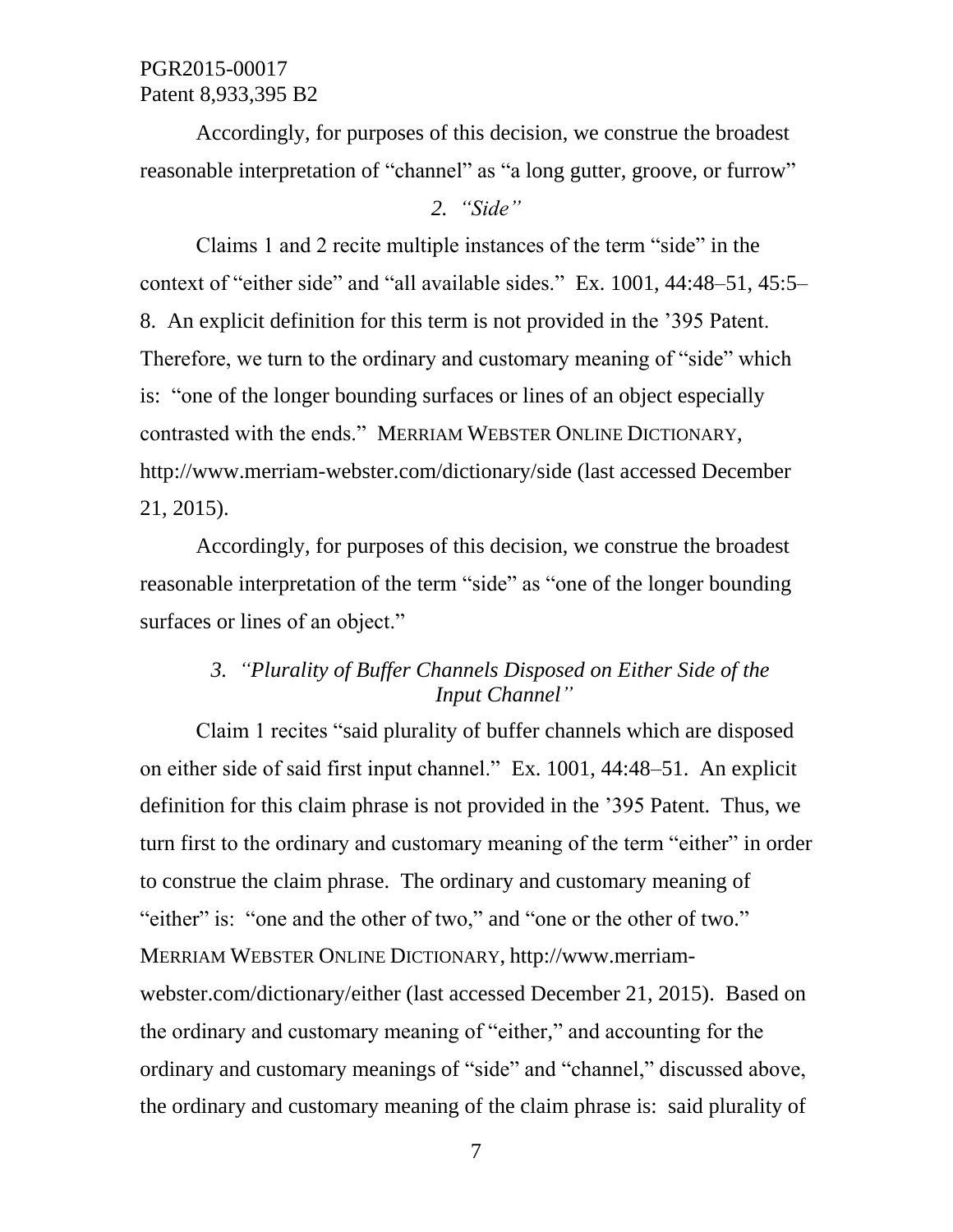buffer channels disposed on one or the other, or one and the other of the two longer bounding surfaces of the input channel. The ordinary and customary meaning is consistent with the '395 Patent disclosure of a plurality of buffer channels (i.e., inlets corresponding to buffer flows X, Y, and Z) disposed on one side (i.e., bottom side) of the input channel (i.e., inlet corresponding to flow W). Ex. 1001, Fig. 1, 16:11–13. The ordinary and customary meaning of the claim phrase also is consistent with the disclosure of Figure 19 of the '395 Patent.

Figure 19 of the '395 Patent is reproduced below:



Figure 19 depicts buffer input channel disposed on one side (i.e., top side) of input channel, and a second buffer input channel disposed on the other side (i.e., bottom side) of input channel.

Accordingly, for purposes of this decision, we construe the broadest reasonable interpretation of the claim phrase as "said plurality of buffer channels disposed on one or the other, or one and the other of the two longer bounding surfaces of the input channel."

### *B. Standing*

Pursuant to 37 C.F.R. § 42.204(a), the petitioner bears the burden of setting forth grounds for standing for post-grant review. Specifically, "[t]he petitioner must certify that the patent for which review is sought is available for post-grant review and that the petitioner is not barred or estopped from requesting a post-grant review challenging the patent claims on the grounds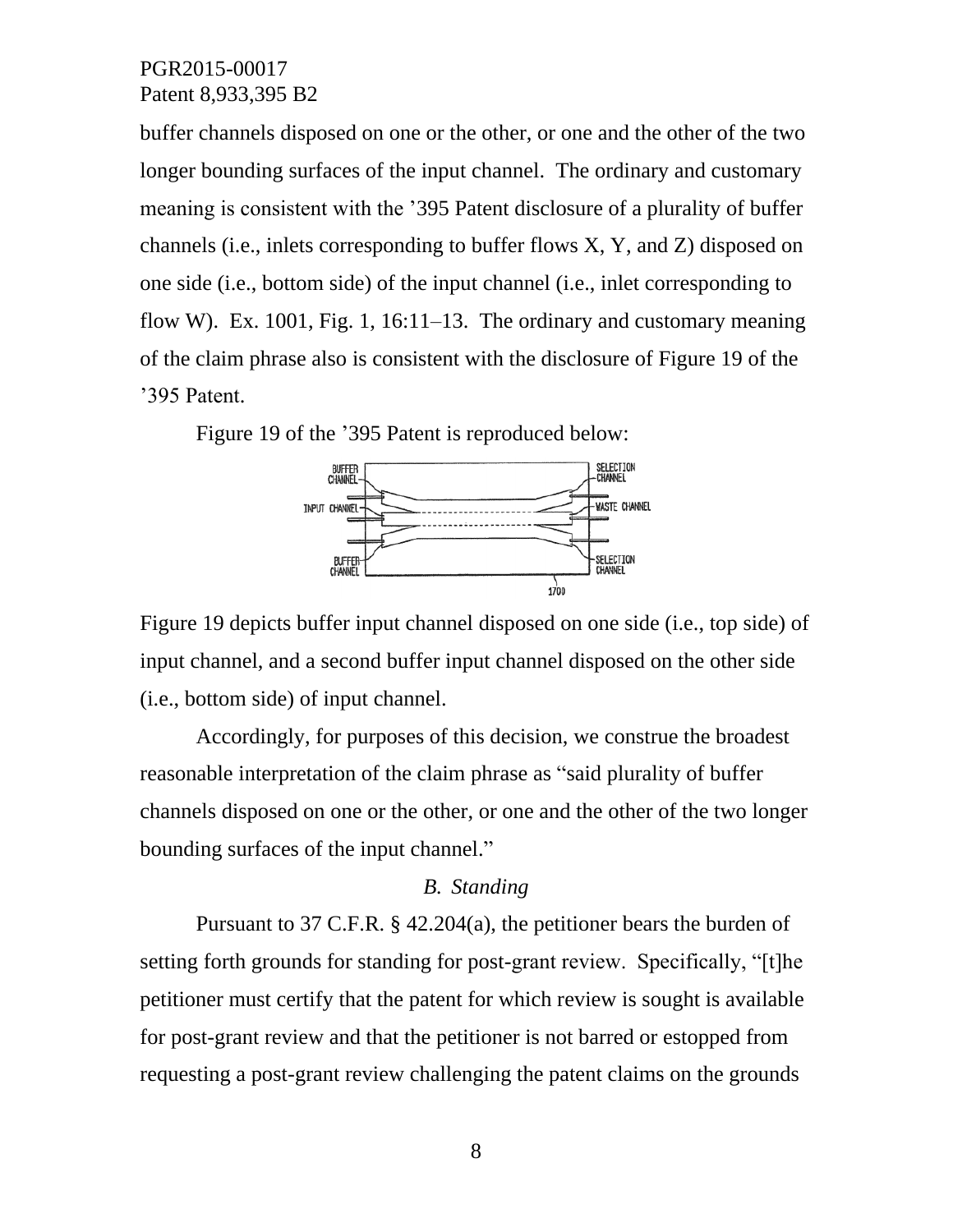identified in the petition. *Id.; see* 37 C.F.R. §§ 42.201, 42.202. Post-grant review is limited "only to patents described in section  $3(n)(1)$ " of the Leahy-Smith America Invents Act ("AIA")–––patents subject to the first inventor to file provisions of the AIA. AIA  $\S 6(f)(2)(A)$ , 125 Stat. 284, 311 (2011). In addition, "[a] petition for a post-grant review may only be filed not later than the date that is 9 months after the date of the grant of the patent." 35 U.S.C. § 321(c); *see* 37 C.F.R. § 42.202(a).

Patent Owner does not dispute the Petition was filed within 9 months following the grant of the '395 Patent on January 13, 2015. *See* Pet. 2; *see*  Prelim. Resp. *passim*. Patent Owner also does not dispute Petitioner's representations that it is not barred or estopped from requesting a post-grant review of the '395 Patent. *See* Pet. 1; *see* Prelim. Resp. *passim*. The only dispute is whether the '395 Patent is subject to the first inventor to file provisions of the AIA. *See* Pet. 3–4, 10–22; *see* Prelim. Resp. *passim*.

> *1. Discussion a. First Inventor To File Provisions of AIA § 3(n)(1)*

Section  $3(n)(1)$  establishes that the first inventor to file ("FITF") provisions of the AIA "shall apply to any application for patent, and to any patent issuing thereon, that contains or contained at any time––

(A) a claim to a claimed invention that has an effective filing date as defined in section 100(i) of title 35, United States Code, that is on or after the [March 16, 2013] effective date . . . ; or

(B) a specific reference under section 120, 121, or 365(c) of title 35, Unites States Code, to any patent or application that contains or contained at any time such a claim.

AIA § 3(n)(1), 125 Stat. at 293.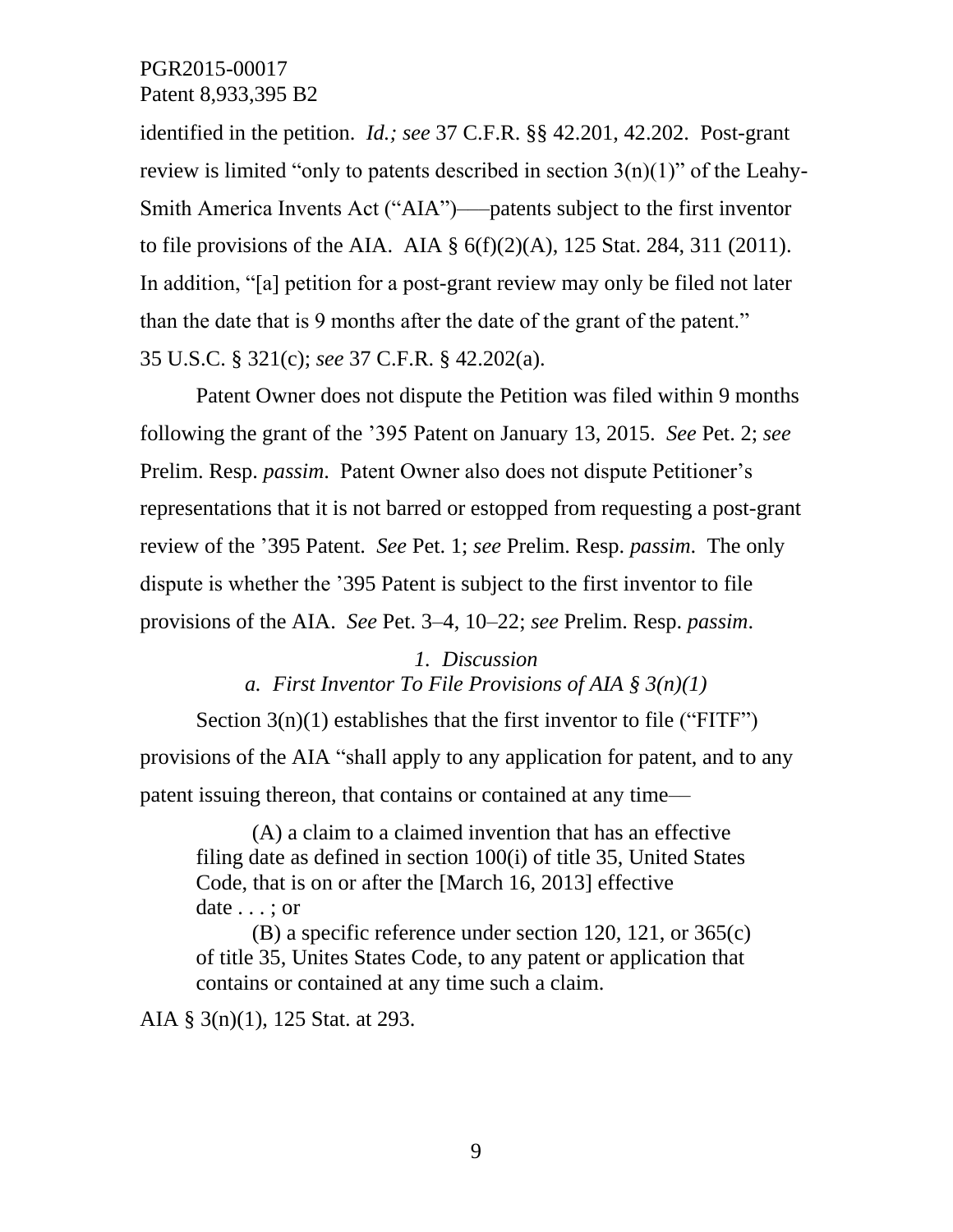$\overline{a}$ 

### *b. Effective Filing Date*

The term "effective filing date" for a claimed invention in a patent or application for patent means "the filing date of the earliest application for which the patent is entitled, as to such invention, to a right of priority under section 119, 365(a), or 365(b) or to the benefit of an earlier filing date under section 120, 121, or 365(c)." 35 U.S.C. § 100(i)(1); *see also* AIA § 3(a), 125 Stat. at 285 (amending 35 U.S.C. § 100).

*c. Benefit under §§ 119, 120, 121, or 365 and Disclosure under § 112(a)*

Entitlement to the benefit of an earlier date under §§ 119, 120, 121, and 365, is premised on disclosure of the claimed invention "in the manner provided by §  $112(a)^7$  (other than the requirement to disclose the best mode)" in the application for which the benefit of the earlier filing date is sought. *See* 35 U.S.C. §§ 119(e), 120. Certain patent applications filed on or after March 16, 2013, claiming the benefit under §§ 119, 120, 121, or 365 of an earlier filing date prior to March 16, 2013, ("transition applications"), may be subject to either the AIA FITF statutory provisions or the pre-AIA first to invent statutory provisions. *See* MPEP §§ 2159.03–2159.04.

The inquiry into whether a patent issued from a transition application is subject to the AIA FITF statutory provisions and, thus, available for postgrant review turns on whether the patent contains, or the corresponding application contained at any time, a claim that has an effective filing date on or after March 16, 2013. *See* AIA § 3(n)(1); 35 U.S.C. § 100(i). In other words, the issue turns on whether the patent contains, or the corresponding application contained at any time, a claim that is not entitled to the benefit

<sup>&</sup>lt;sup>7</sup> Section 4(c) of the AIA redesignated 35 U.S.C. § 112  $\P$  1 as 35 U.S.C. § 112(a). 125 Stat. at 296.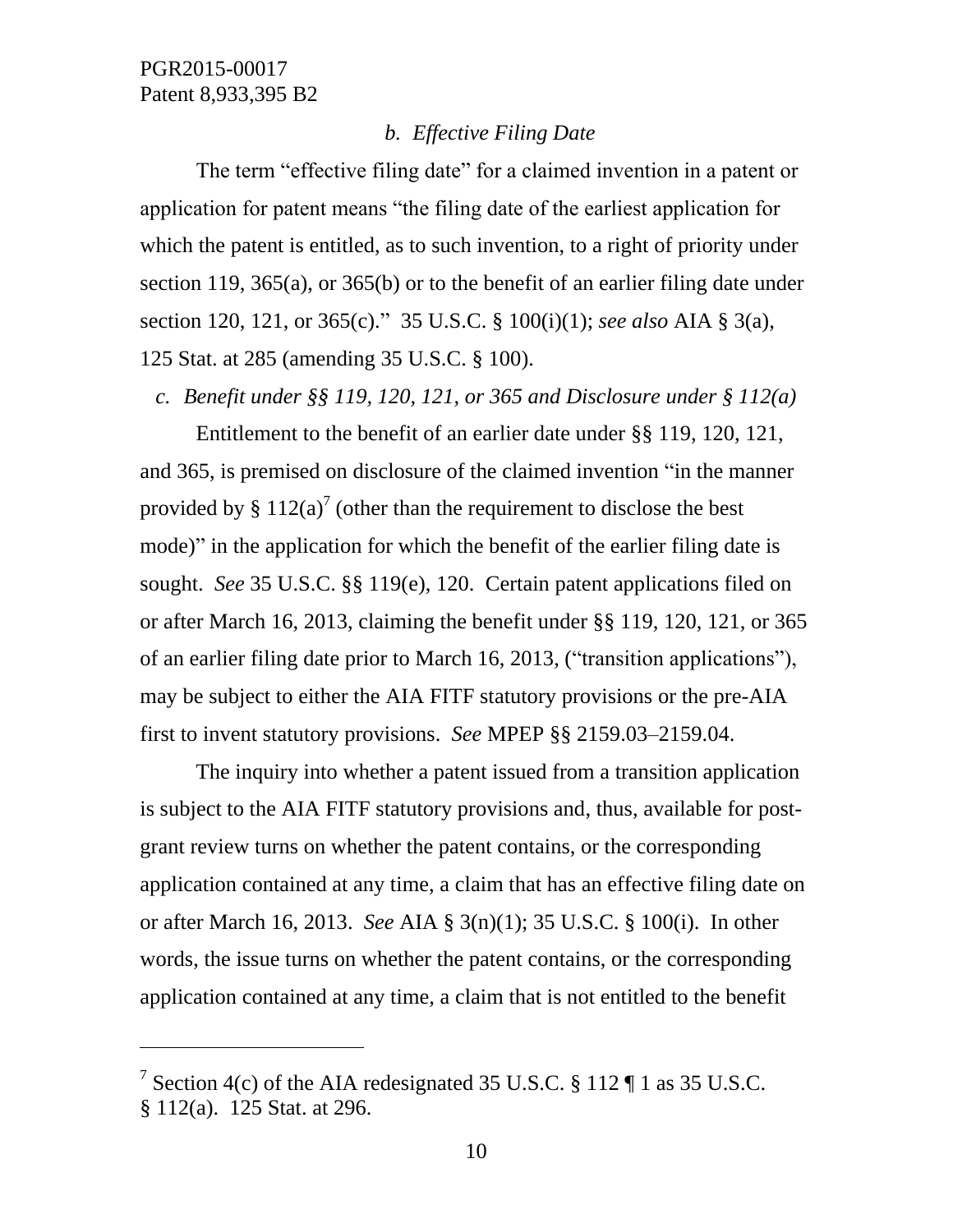under §§ 119, 120, 121, or 365 to an earlier filing date prior to March 16, 2013. *See id*. Therefore, a patent granted from a transitional application would be available for post-grant review, if the patent contains, or the corresponding application contained at any time, at least one claim that was not disclosed in compliance with the written description and enablement requirements of § 112(a) in the earlier application for which the benefit of an earlier filing date prior to March 16, 2013 was sought. *See id*.

*2. Analysis of the Effective Filing Date of the '395 Patent*

The parties agree the '395 Patent Specification is identical to the Specification for U.S. Patent No. 7,118,676 (Ex. 1018), issued from Application No. 10/934,597 filed September 3, 2004, and all of the intervening Patents, including U.S. Patent No. 8,653,442 (Ex. 1004), issued from the '969 Application. Pet. 11, 13, 17; Prelim Resp. 2, 4, 5. Petitioner asserts the '395 Patent is available for post-grant review pursuant to AIA  $\S$  3(n)(1) because the challenged claims have an earliest effective filing date of January 31, 2014, because independent claims 1 and 2 were not disclosed in the manner required by  $\S 112(a)$  in the applications having filing dates before March 16, 2013. Pet. 3, 10–12 (citing Ex. 1013, 842–846), 12–22. Patent Owner disagrees, and contends the '395 Patent is entitled to a pre-AIA effective filing date because it claims the benefit of the filing dates going back to at least September 3, 2004. Prelim. Resp. 1–2, 4–5.

We have considered Patent Owner's arguments that an effective filing date analysis is not warranted at the institution stage based on the prosecution history. *See* Prelim. Resp. 2–4. However, in view of 35 U.S.C. § 324, we are not persuaded that no effective filing date analysis by the Board is warranted in this case. Patent Owner also argues Petitioner's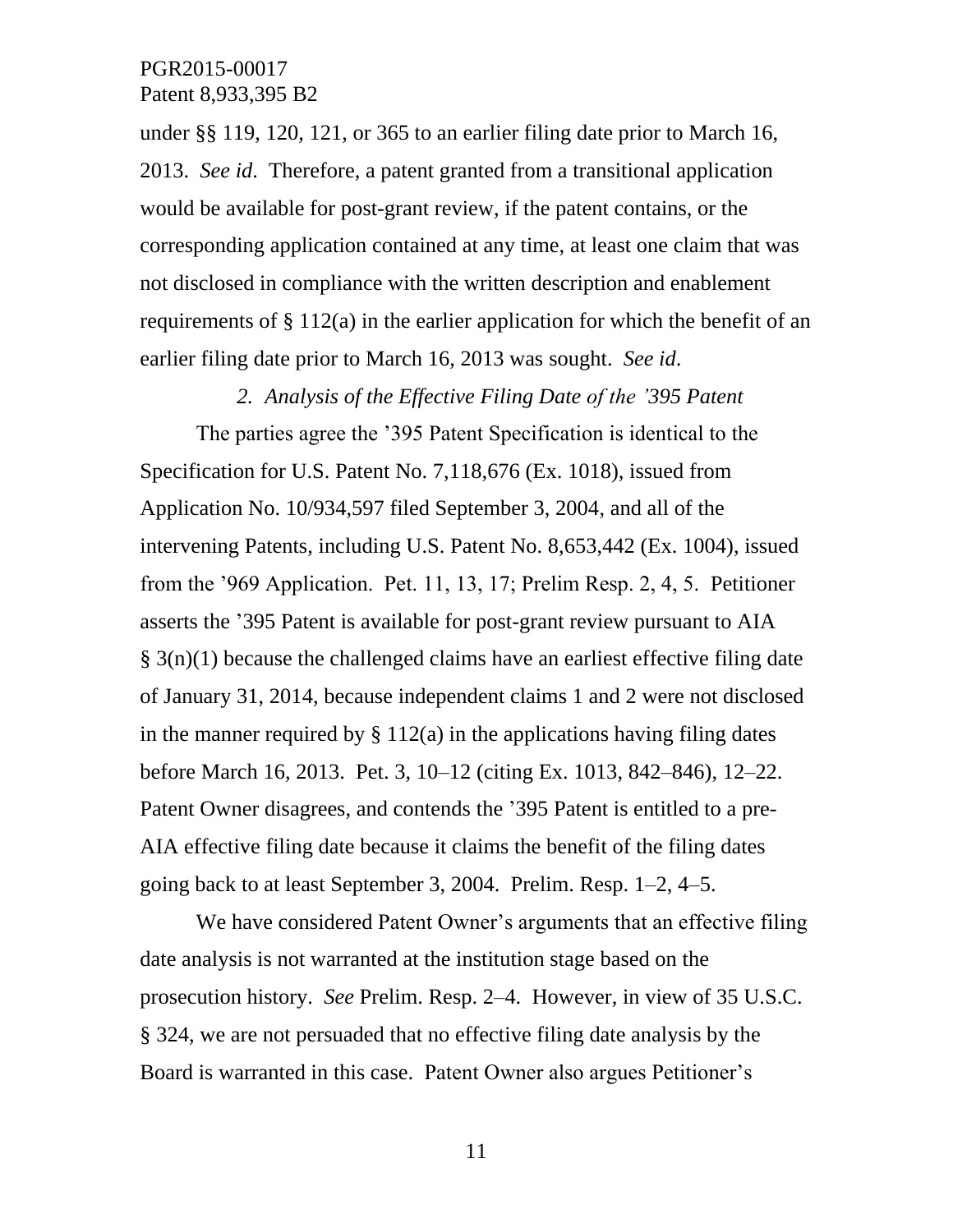citation to *SAP Am., Inc. v. Pi–Net Int'l, Inc*., Case IPR2014-00414, slip op. 11–16 (PTAB Aug. 18, 2014) (Paper 11) (*see* Pet. 10) to support the proposition that an effective filing date analysis is an appropriate part of an institution decision is not applicable to post-grant reviews because the effective filing date is not a threshold issue in *inter-partes* review. *Id.* at 3– 4. We are not persuaded by Patent Owner's distinction between an effective filing date analysis of a challenged patent in a decision on institution of *inter partes* review for establishing a reference as prior art (*see SAP Am.,* Case IPR2014-00414, slip op. 11–16), and an effective filing date analysis of a challenged patent in a decision on institution of post-grant review for establishing standing. Lastly, Patent Owner's argues:

it would be both inefficient and unfair to force a patent owner to undergo a post-grant review proceeding of a pre-AIA patent only to have the Board ultimately conclude that a patent was ineligible for post-grant review and that [Petitioner lacked standing]. The procedures for post-grant review themselves buttress this conclusion, as they allow the Petitioner to present expert witness testimony on this issue, while the Patent Owner ordinarily cannot do the same at the institution stage. This [standing] issue should not be decided on such unbalanced evidence.

Prelim. Resp. 4–5. We are not persuaded by these arguments because Patent Owner is not precluded from challenging standing, with supporting testimonial evidence, in its patent owner response. *See* Rules of Practice for Trials Before the Patent Trial and Appeal Board and Judicial Review of Patent Trial and Appeal Board Decisions; Final Rule, 77 Fed. Reg. 48,612, 48,695 (Aug. 14, 2012) ("After institution, standing issues may still be raised during trial."), *id.* at 48,709 ("Once a proceeding is initiated, a party . . . may challenge standing in its patent owner response.").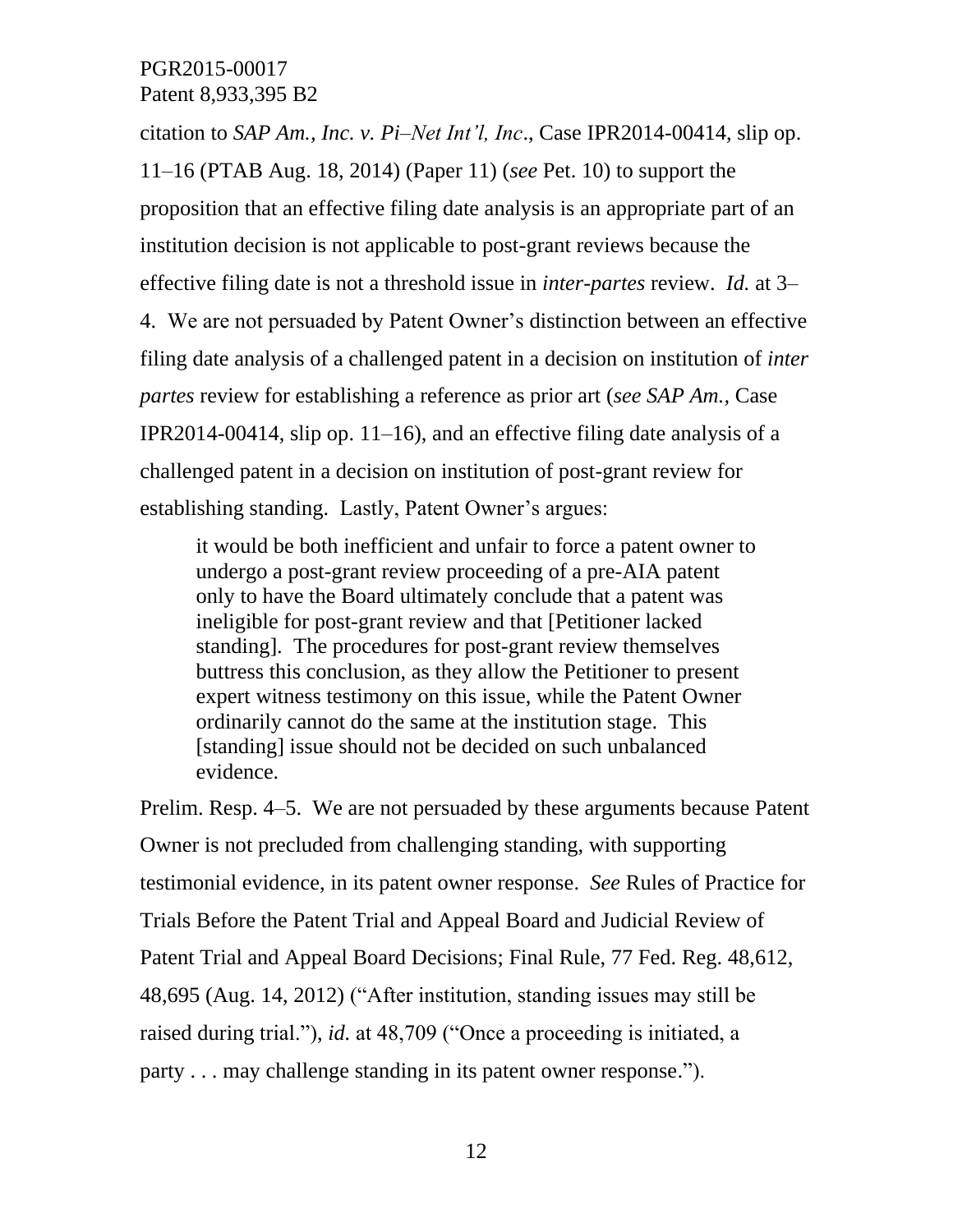In addition to the arguments above, Petitioner presents specific contentions regarding written description support in the '969 Application for independent claims 1 and 2, which are disputed by Patent Owner. *See* Pet 12–23; Prelim. Resp. 2–17. We address below the parties' respective contentions regarding claims 1 and 2.

#### *a. Claim 1*

Petitioner asserts "at least one channel disposed at said another end of the apparatus is adapted to receive said first flow and said additional flows after operation of said laser on said selected components," is not disclosed in the '969 Application. Pet. 13. Petitioner contends "claim 1 expressly encompasses one output channel and covers an apparatus where the fluid sample containing the cells or other components is combined with the buffer solution from the 'plurality of buffer input channels' into a *single* channel." *Id.* Petitioner argues "[t]here is no single channel adapted to receive these multiple flows 'after operation of said laser on said selected components." *Id.* (citing Ex. 1002 ¶ 86); *see id*. at 15–18. Petitioner also argues that two passing references in the '969 Application to "one or more channels" and the use of "any number of flows" are not sufficient to disclose the use of a single, combined receiving channel after operation of the laser, as recited in claim 1. *Id*. at 16 (citing Ex. 1004, 11:66–12:4, 16:22–25).

We agree with Patent Owner that Petitioner's arguments are premised on an incorrect reading of claim 1. *See* Prelim. Resp. 7, 9–10, 12. Specifically, we agree that claim 1 does not require combining flows into a single flow, and does not require a single output channel. *See id*. at 7–8, 11. Claim 1 recites "at least one channel," therefore encompassing one channel, *and* more than one channel. The recitation of "at least one channel" does not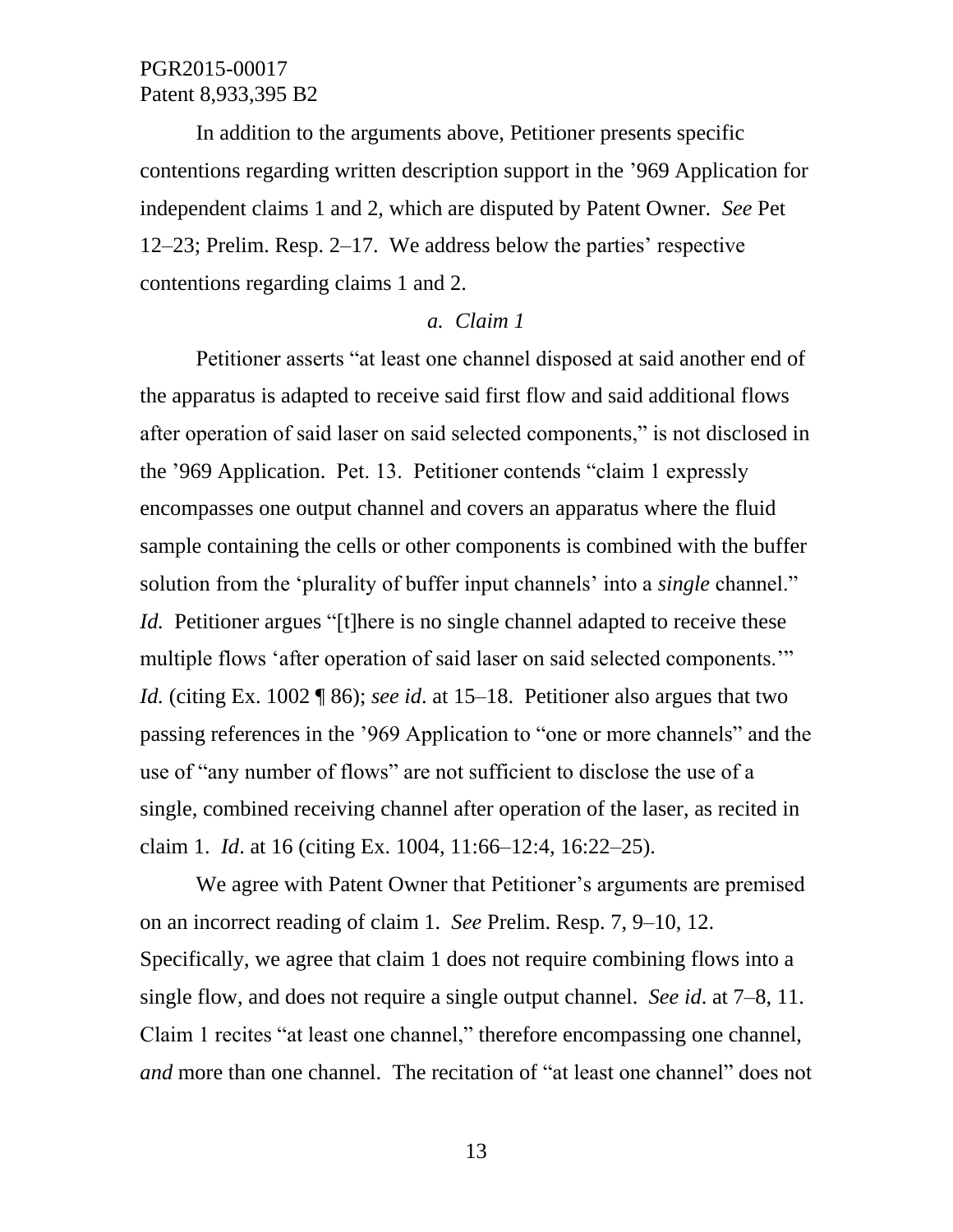include any qualifiers such that it is limited to output channel(s). The only qualifiers for the at least one channel required by claim 1 are: (1) disposed at said another end of the apparatus, and (2) adapted to receive said first flow and said additional flows after operation of said laser.

As pointed out by Patent Owner, Figure 1 of the '969 Application explains element 110 is a sorting channel containing four flows, and demonstrates that sorting channel 110 can have numerous inputs 120 and outputs 130. *Id.* at 8 (citing Ex. 1001, 13:21–2), 11. Patent Owner further asserts the '395 Patent (and '969 Application) "contemplates embodiments with only a single channel." *Id.* at 11 (citing Ex. 1001, 11:66–12:4 ("The various embodiments, as described below, utilize one or more sorting channels, having a plurality of substantially laminar flows.")). The '395 Patent and the '969 Application disclose apparatus 100 of Figure 1 can be used in conjunction with the laser apparatus for killing cells, and explains all or a portion of the central sorting region (i.e., sorting channel) may be covered with glass to allow laser killing of samples. Ex. 1001, 23:26–40, 24:1–38, Fig. 26; Ex. 1004; 23:26–67, 24:1–13, Fig. 26. For purposes of this decision, "at least one channel disposed at said another end of the apparatus [] adapted to receive said first flow and said additional flows after operation of said laser on said selected components" is disclosed sufficiently in at least Figure 1 of the '969 Application by the portion of sorting channel 110 located adjacent to outputs 130.

On this record, we are not persuaded that claim 1 is not disclosed in the '969 Application in the manner required by 35 U.S.C. § 112 (a), and, therefore, we are not persuaded that claim 1 is not entitled to an effective filing date before March 16, 2013.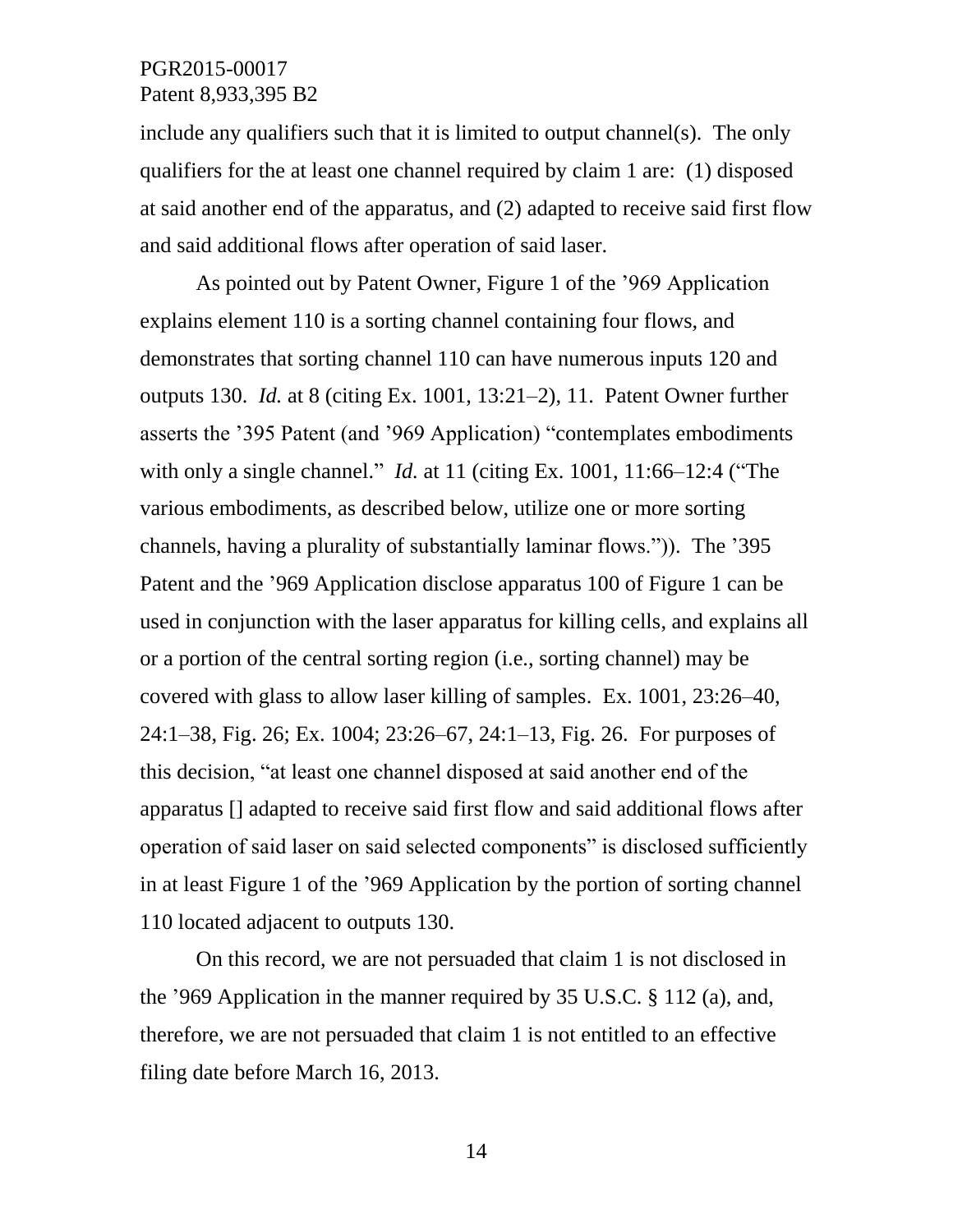$\overline{a}$ 

### *b. Claim 2*

Independent claim 2 recites:

at least one of flow rates or pressures of said sheath fluids are chosen such that said sample fluid is constricted in two orthogonal directions, thereby allowing said sample fluid to form a relatively narrow stream in at least a detector region of said flow chamber, thereby causing the cells to be flattened and aligned such that flat sides of the cells are oriented parallel to confronting walls of the flow chamber.

Ex. 1001, 45:9–16 ("the constriction, alignment, and orientation recitation"). Petitioner asserts the '969 Application and other prior applications do not "disclose choosing a flow rate or pressure that constricts the sample stream in a manner that 'caus[es] the cells to be flattened and aligned such that the flat sides of the cells are oriented parallel to confronting walls of the flow chamber."<sup>8</sup> Pet. 19. Petitioner asserts there is only a brief disclosure in the '969 Application that relates remotely to alignment of cells (*id.* at 19–20 (citing Ex. 1004, 21:21–25)), and argues that the mere possibility of cell alignment through shear flows is insufficient to disclose cell alignment such that the flat sides of the cells are oriented parallel to confronting walls of the flow chamber (*id.* at 20 (citing Ex. 1002 ¶ 155)). Petitioner contends the first time the constriction and cell orientation elements were disclosed was when claim 2 was submitted in the preliminary amendment filed on January 13, 2014. *Id.* at 21 (citing Ex. 1013, 844, Cl. 74, Ex. 1002 ¶¶ 64, 163).

Patent Owner contends the '969 Application discloses: (1) alignment of cells can be achieved by shearing the solution, and (2) the device may

<sup>&</sup>lt;sup>8</sup> Petitioner gives patentable weight to the "thereby" clauses of claim 2. Patent Owner does not dispute the patentable weight accorded to the "thereby" clauses by Petitioner. *See* Prelim. Resp. 13–17.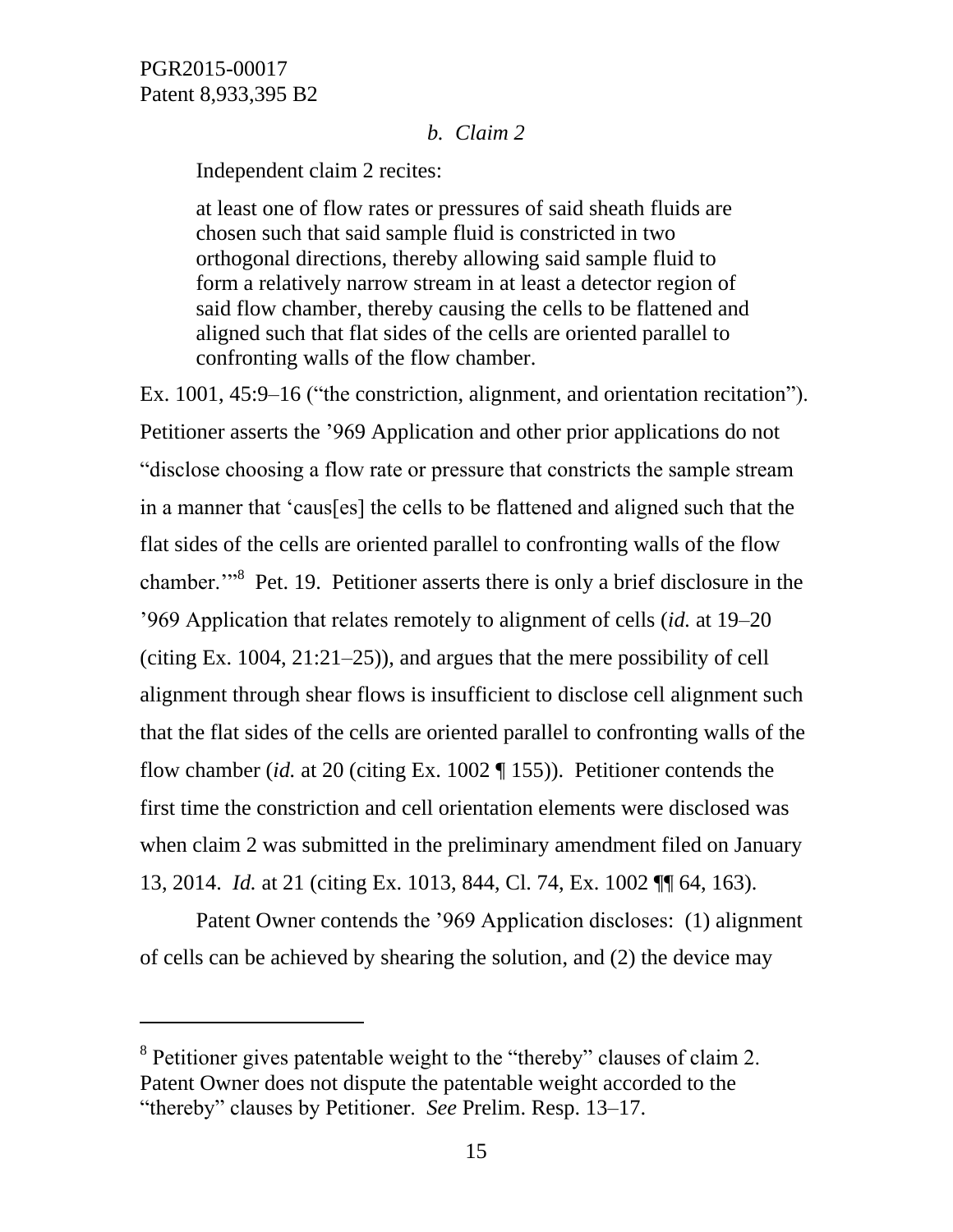contain regions which align cells in a certain way, done through shear flows Prelim. Resp. 14 (citing Ex. 1004, 14:7–23, 21:21–25). Patent Owner further directs attention to U.S. Patent No. 5,007,732 (Ex. 2001, "Ohki") cited during prosecution of the '395 Patent, as providing the following disclosure:

flow of the fluid in the capillary flow passage 8 is a laminar flow having a velocity gradient, i.e., a sheared flow. The cell 13 subjected to the sheared flow, therefore, is deformed into a cell 13 which has a form symmetrical with respect to the axis thereof, as shown if Fig.  $4. \ldots$  As a result, all the cells, even if they may be flat, take the same posture when they pass through the measuring section, whereby any fluctuation of the measured data is avoided to ensure a high degree of precision of measurement.

*Id.* at 16 (citing Ex. 2001, 4:14–26). Patent Owner concludes "[o]ne of ordinary skill in the art would understand that subjecting a sample to a shear flow causes cells to be flattened and aligned (i.e., to take the same posture), with the flat sides parallel to the walls, outside which the detector is disposed (e.g., Fig. 11B in '969 Application, Ex. 1004)." *Id.*

In order to comply with the written description requirement of § 112, "a prior application itself must describe an invention, and do so in sufficient detail that one skilled in the art can clearly conclude that the inventor invented the claimed invention as of the filing date sought." *Lockwood v. Am. Airlines, Inc.,* 107 F.3d 1565, 1572 (Fed. Cir. 1997); *see also VasCath v. Mahurkar*, 935 F.2d 1555, 1563–64 (Fed. Cir. 1991) ("the applicant must convey with reasonable clarity to those skilled in the art that, as of the filing date sought, he or she was in *possession of the invention* . . . now claimed.") (emphasis added). A description which renders obvious the invention for which an earlier filing date is sought is not sufficient." *Lockwood,* 107 F.3d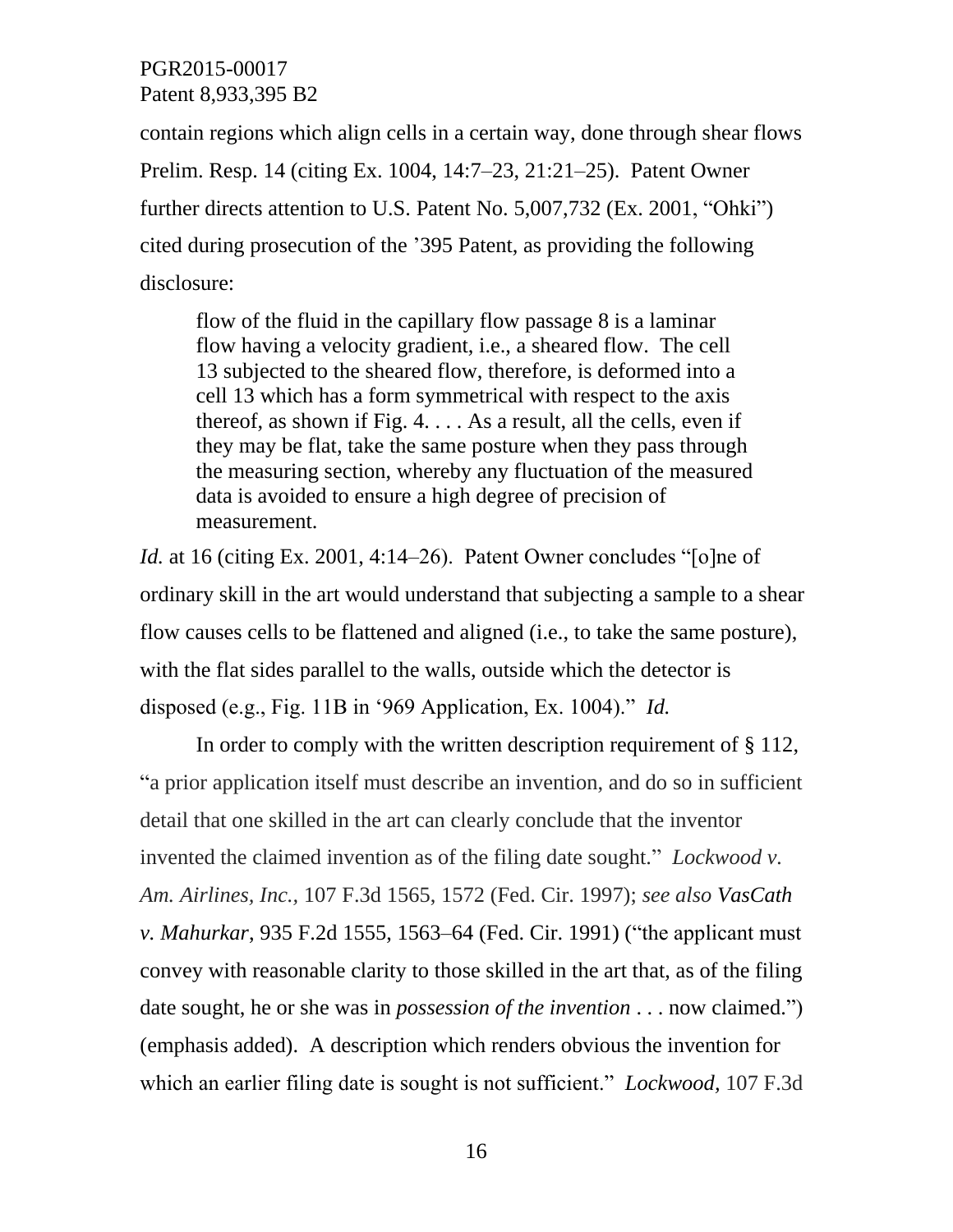at 1572. Thus, the relevant inquiry here is whether the '969 Application conveys that Patent Owner was in *possession of the invention* set forth in claim 2.

For purposes of this decision, we determine the descriptions of aligning cells through shear flows in the '969 Application (*see* Ex. 1004, 14:7–23, 21:21–25), do not disclose the invention in sufficient detail such that one skilled in the art could conclude clearly that before March 16, 2013, the inventor was in possession of the claimed subject matter in dispute. Patent Owner cites to an unrelated prior art reference, Ohki, to allegedly demonstrate that one with ordinary skill in the art would understand that cells subjected to a shear flow would have the same posture when they pass through a measuring section. Prelim. Resp. 16 (citing Ex. 2001, 4:14–26). Patent Owner fails to identify sufficiently how a person of ordinary skill in the art aware of Ohki would understand, in view of the '969 Application, that Patent Owner was in possession of the specific constriction and cell orientation elements recited in claim 2. Accordingly, we are not persuaded that the '969 Application discloses the invention in sufficient detail such that one skilled in the art could conclude the inventor possessed before March 16, 2013 the subject matter of claim 2 including "at least one of flow rates or pressures of said sheath fluids are chosen such that said sample fluid is constricted in two orthogonal directions, . . . thereby causing the cells to be flattened and aligned such that flat sides of the cells are oriented parallel to confronting walls of the flow chamber."

On this record, and for purposes of this decision, we are persuaded claim 2 is not disclosed in '969 Application in the manner required by 35 U.S.C. § 112(a), and, therefore, we are persuaded the '395 Patent is not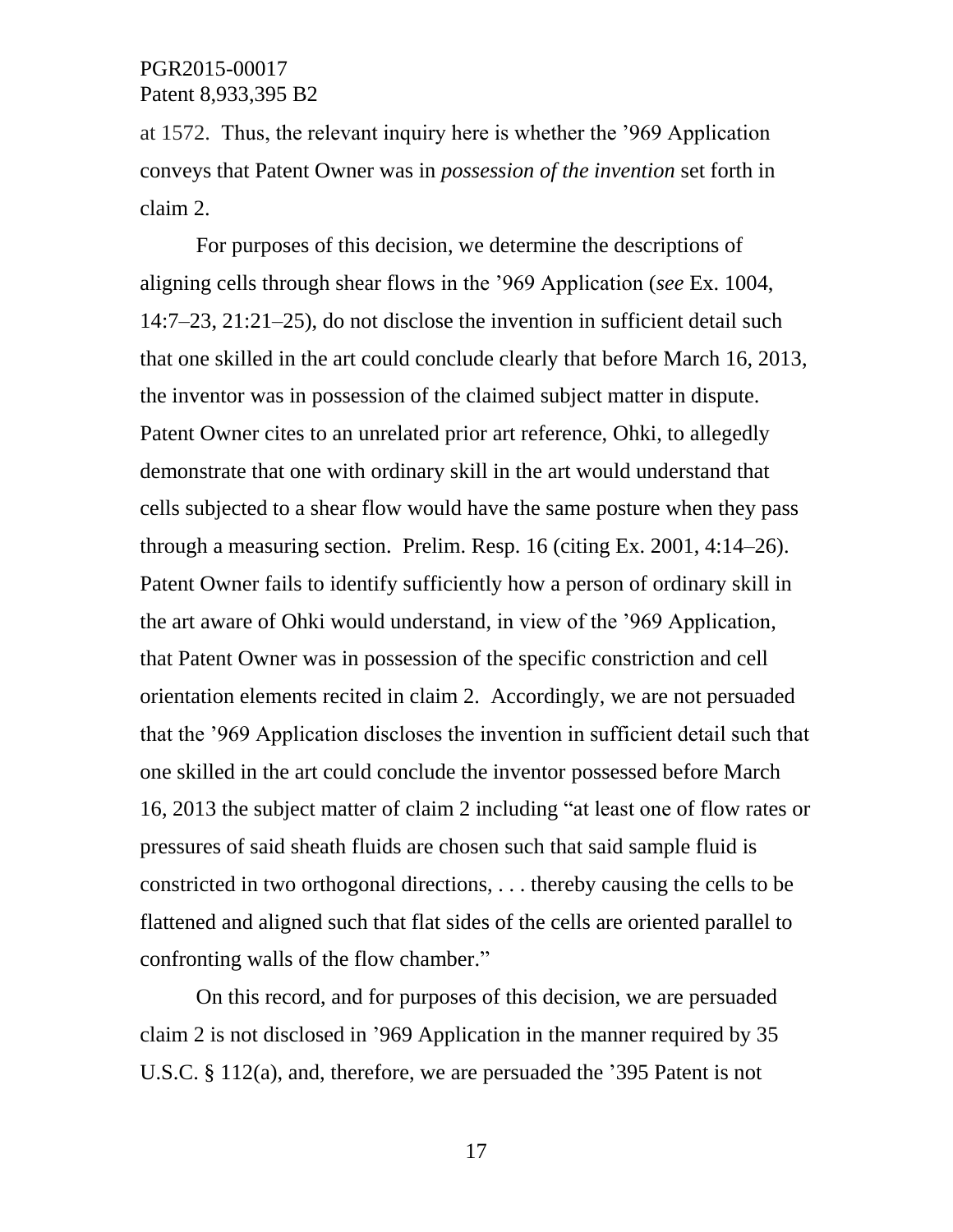entitled to an effective filing date before March 16, 2013. Accordingly, for purposes of this decision, Petitioner demonstrates the '395 Patent is available for post-grant review, and has set forth sufficient grounds for standing.

# *C. Grounds of Unpatentability 1. Enablement under 35 U.S.C. § 112(a) Claim 1*

Petitioner argues the '395 Patent "lacks any example showing a single output channel, making it impossible for those in the art to make and use the invention without undue experimentation." Pet. 75–76. Petitioner asserts the teachings of the '395 Patent are contrary to, and teach away from, the use of a single outlet channel. *Id.* at 76 (citing Ex. 1001, 1:65–2:1, 5:50–54, 6:9–19, 11:66–12:4; 14:66–15:6, Ex. 1002 ¶¶ 102–104, 106–107).

A specification is not enabling if one with ordinary skill in the art would be unable to practice the invention without "undue experimentation." *In re Wands*, 858 F.2d 731, 737 (Fed. Cir. 1988). Factors relevant to determining whether undue experimentation would be necessary include: (1) the quantity of experimentation necessary, (2) the amount of direction or guidance presented, (3) the presence or absence of working examples, (4) the nature of the invention, (5) the state of the prior art, (6) the relative skill of those in the art, (7) the predictability or unpredictability of the art, and (8) the breadth of the claims. *Id.*

Petitioner's arguments are misplaced because they are not commensurate in scope with the limitations of claim 1. As explained above in Section II.B.2.a., claim 1 does not recite a single output channel. Claim 1 instead recites "at least one channel," and, therefore, encompasses one channel *and* more than one channel, without an output designation. Also as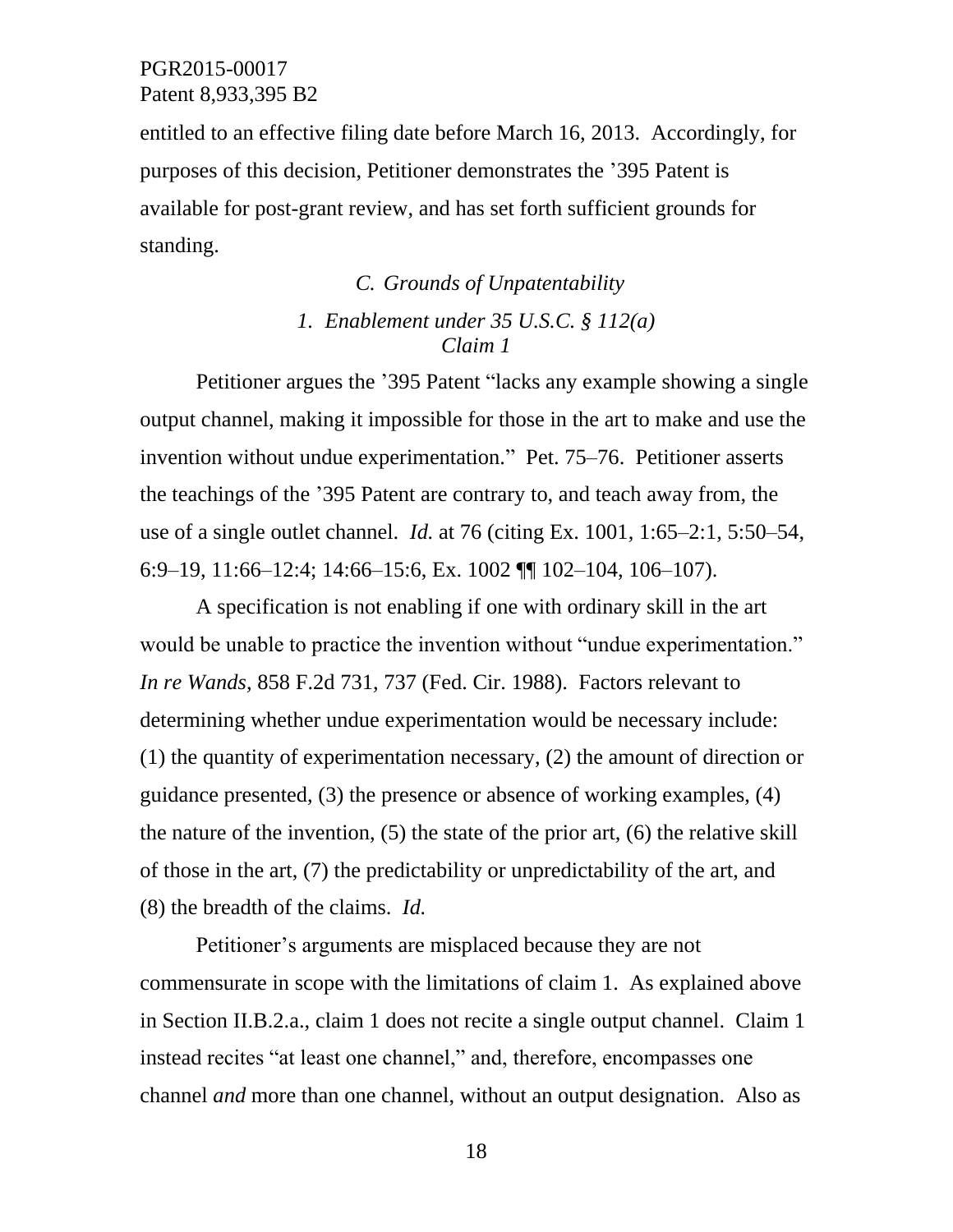explained above in Section II.B.2.a., "at least one channel disposed at said another end of the apparatus [] adapted to receive said first flow and said additional flows after operation of said laser" is disclosed Figure 1 of the '969 Application by the portion of sorting channel 110 located adjacent to outputs 130. Petitioner further fails to present a meaningful analysis of the *Wands* factors or provide sufficient objective evidence to demonstrate that undue experimentation would be necessary to practice the claimed invention. *See* Pet. 75–78; Ex. 1002 ¶¶ 102–104, 106–107.

Accordingly, on this record, we are not persuaded by Petitioner that it is more likely than not that claim 1 fails to comply with the enablement requirement of 35 U.S.C. § 112(a).

#### *Claims 2–14*

Petitioner argues the '395 Patent does not provide enablement for the constriction, alignment, and orientation recitation of independent claim 2. Pet. 78. Petitioner contends the generic statements in the '395 Patent regarding alignment of cells with shear flows, provides insufficient guidance to a person of ordinary skill in the art to perform alignment with shear flows. *Id.* at 79 (citing Ex. 1001, 21:21–25, Ex. 1002 ¶ 155). Petitioner asserts the only mention of orienting cells is in the context of manipulating cells with optical tweezers, not through constriction of the sample fluid. *Id.* (citing Ex. 1002 ¶¶ 157–58). Petitioner further contends there is no disclosure of flat cells in the '395 Patent. *Id.* (citing Ex. 1002 ¶ 160). Finally, Petitioner contends, "the implementation of alignment of flat cells and their orientation to the flow chamber, based on the control of flow rates or pressures of sheath fluids through the two-dimensional narrowing of the sample stream, would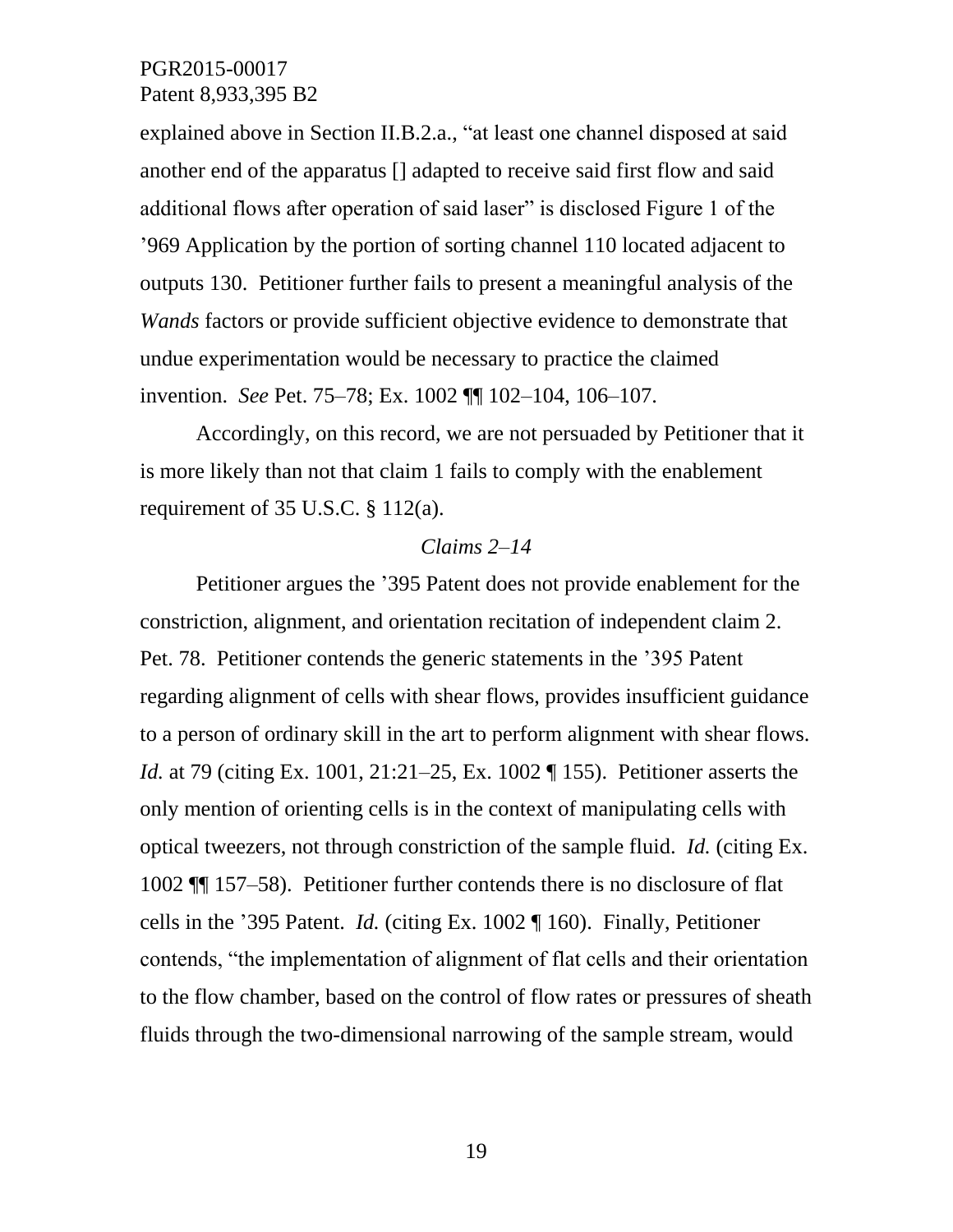require a significant degree of experimentation to yield acceptable and reproducible results." *Id.* (citing Ex. 1002 ¶ 163).

Petitioner does not provide sufficient analysis of the *Wands* factors or present sufficient objective evidence to demonstrate that undue experimentation would be necessary to practice the claimed invention. Although Petitioner asserts the '395 Patent provides insufficient guidance to one with ordinary skill in the art, and asserts that "a significant degree of experimentation" would be required (*see* Pet. 78–79), Petitioner does not address the state of the prior art, the unpredictability of the art, the relative skill of those in the art, all of which are pertinent factors to consider when determining whether the level of experimentation would be "undue."

Accordingly, on this record, we are not persuaded that it is more likely than not that claim 2, and dependent claims 3–14, fail to comply with the enablement requirement of 35 U.S.C. § 112(a).

# *2. Indefiniteness under 35 U.S.C. § 112(b) Claim 1*

Petitioner asserts "said plurality of buffer channels which are disposed on either side of said first input channel" is indefinite. Pet. 28–30. Petitioner contends the claim term "side" lacks an antecedent basis, making it impossible for one of ordinary skill in the art to determine what constitutes "either side." Petitioner also asserts, a person of skill in the art, reading the specification would understand the term "channel" to broadly cover a pathway for a flow, and that the '395 Patent "discourages the use of physical separation (or sides) between channels. *Id.* at 29 (citing Ex. 1001, 16:22–25, 37:6–9). Petitioner concludes it would be impossible to determine what a "side" for such a pathway would constitute. *Id.*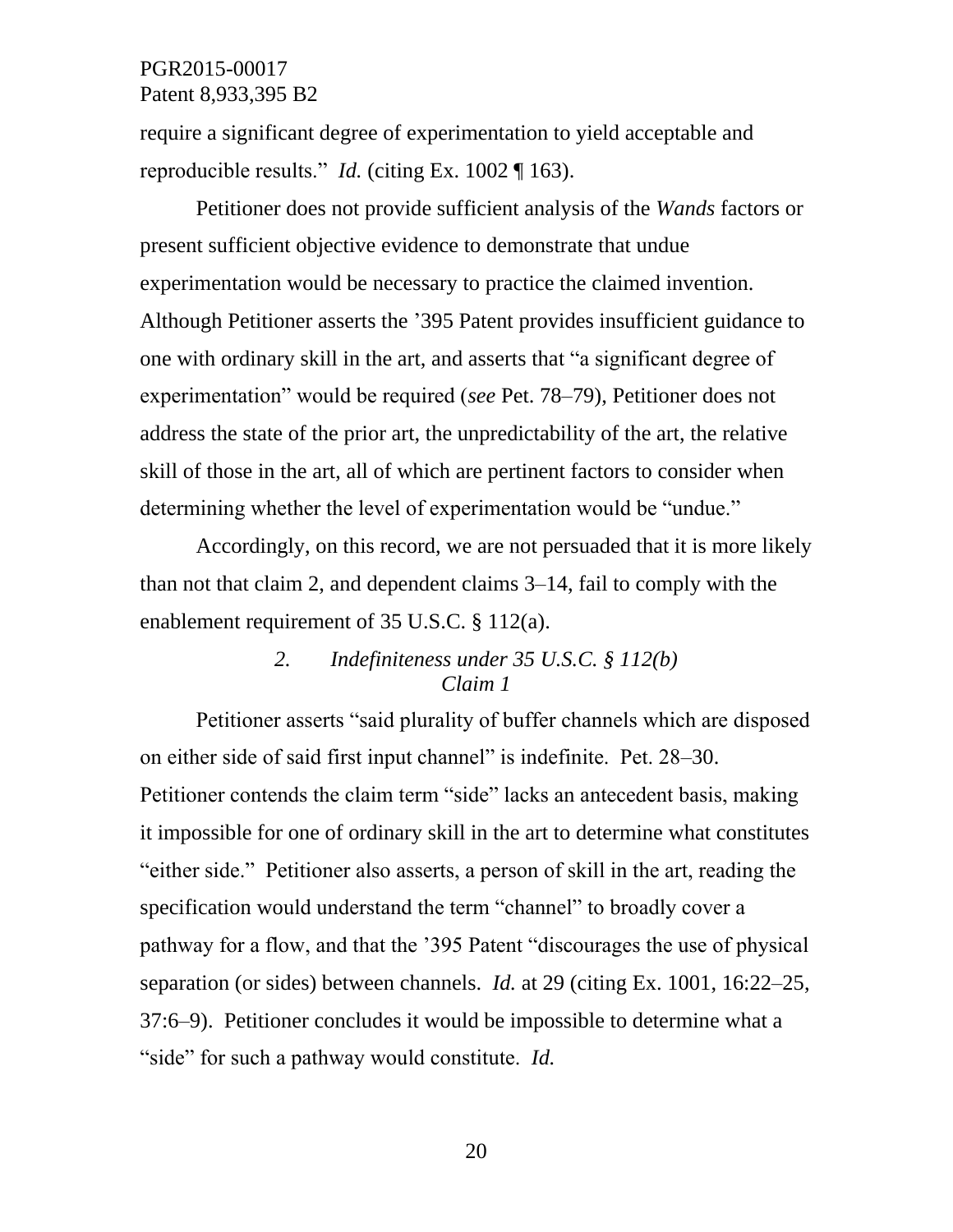Petitioner further asserts the '395 Patent fails to disclose the term "either side," with the exception of the Abstract. Pet. 29. Petitioner contends "either side" is ambiguous on its face because under its plain meaning, the term either could mean "one or the other," thus requiring the buffer channels to be on the same side of the first input channel. Pet. 29 (citing Ex. 1002 ¶ 74). Petitioner further asserts "either side could alternatively mean that the buffer channels are disposed separately on different sides of the first input channel, possible opposing each other. *Id.* (citing Ex. 1002 ¶ 75).

We are not persuaded by Petitioner's suggestion that one with ordinary skill in the art would understand the term "channel" as not including sides. As explained above in Section II.A.1., the '395 Patent discloses multiple instances of channels, and describes a channel as having a length, width, and depth––having sides. Ex. 1001, Fig. 1, 15:27–41. We also are not persuaded that two meanings for the term "either" would render claim 1 indefinite. As explained above in Section II.A.3, the disclosure of the '395 Patent is consistent with both meanings for the term "either." *See* Ex. 1001, Figs. 1, 19, 16:11–13. Therefore, based on this record, we are not persuaded that the scope of claim 1 is indefinite because, consistent with the '395 Patent disclosure, the scope of claim 1 encompasses both meanings of "either side."

Accordingly, on this record, we are not persuaded that it is more likely than not that claim 1 fails to comply with the definiteness requirement of 35 U.S.C. § 112(b).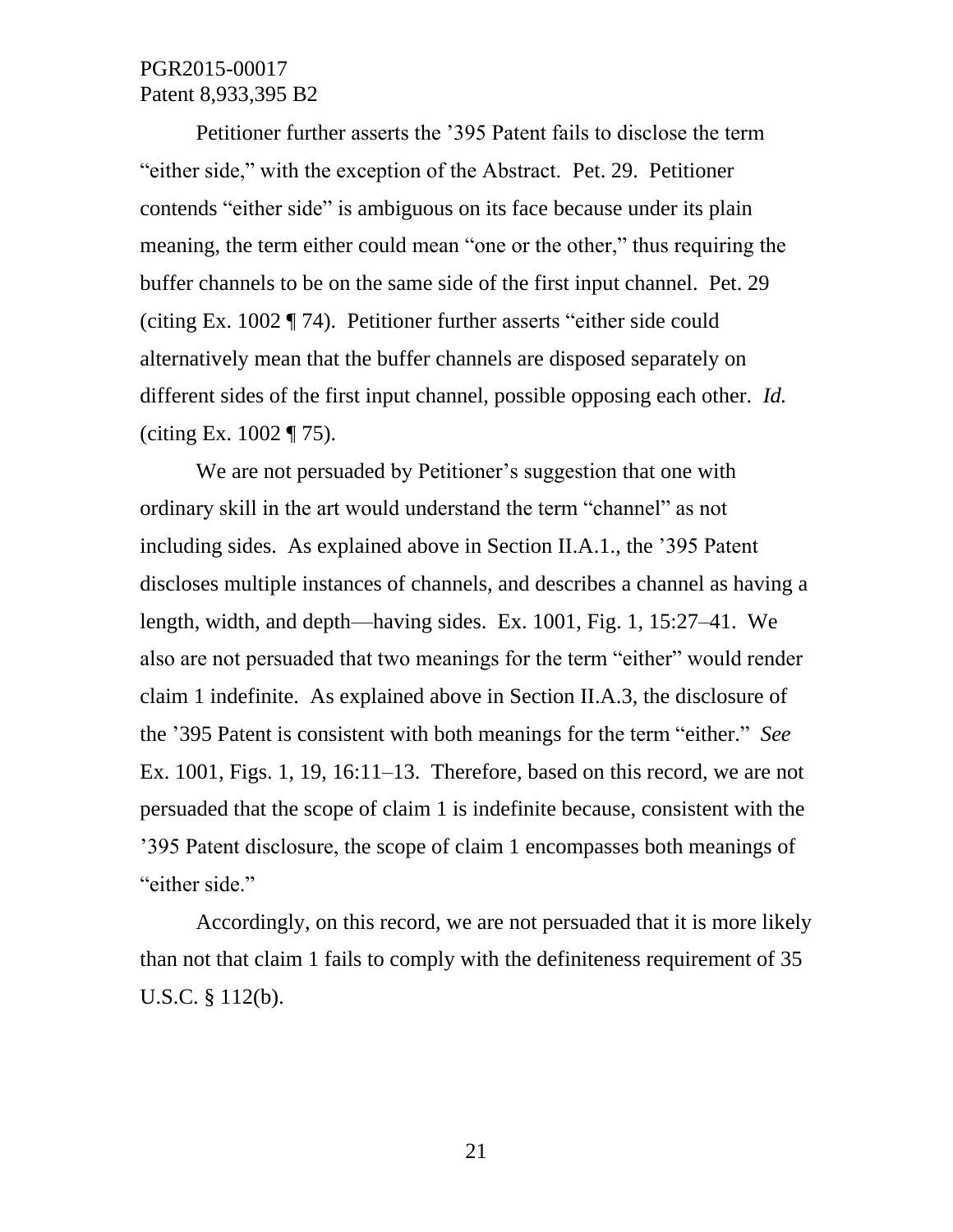#### *Claims 2–14*

Claim 2 recites "said sample fluid is in a contiguous relationship on all available sides with said sheath fluids, from said input region through to a selective operation region of said flow chamber." Ex. 1001, 45:5–8. Petitioner asserts there is no antecedent basis for "available sides" making it impossible for one of ordinary skill in the art to determine what constitutes "all available sides." Pet. 30. Petitioner argues the phrase "available sides" is ambiguous on its face because the '395 Patent does not explain how a side of the sample fluid is determined to be available or not. *Id.*

Petitioner's arguments focus on the alleged ambiguity of "all available sides," and overlook the plain language of the claim that requires the contiguous relationship "from said input region through to a selective operation region of said flow chamber." In other words, the plain language of claim 2 requires the sample fluid and the sheath fluids to be in a contiguous relationship along a length of the flow chamber. As explained above in Section II.A.2., we construe the term "side" as one of the longer bounding surfaces or lines of an object." Because the flow chamber has a length from the input region through to a selective operation region, the flow chamber includes sides (i.e., walls). According to claim 2, the sample fluid and the sheath fluids are input into the flow chamber at the input region, and the contiguous relationship is "from said input region through to a selective operation region of said flow chamber." Therefore, one or more of the longer bounding surfaces of the sample fluid, the sheath fluid, or both fluids, may be in contact with one or more sides of the flow chamber. In the context of the language of claim 2, the scope of "all available sides" of the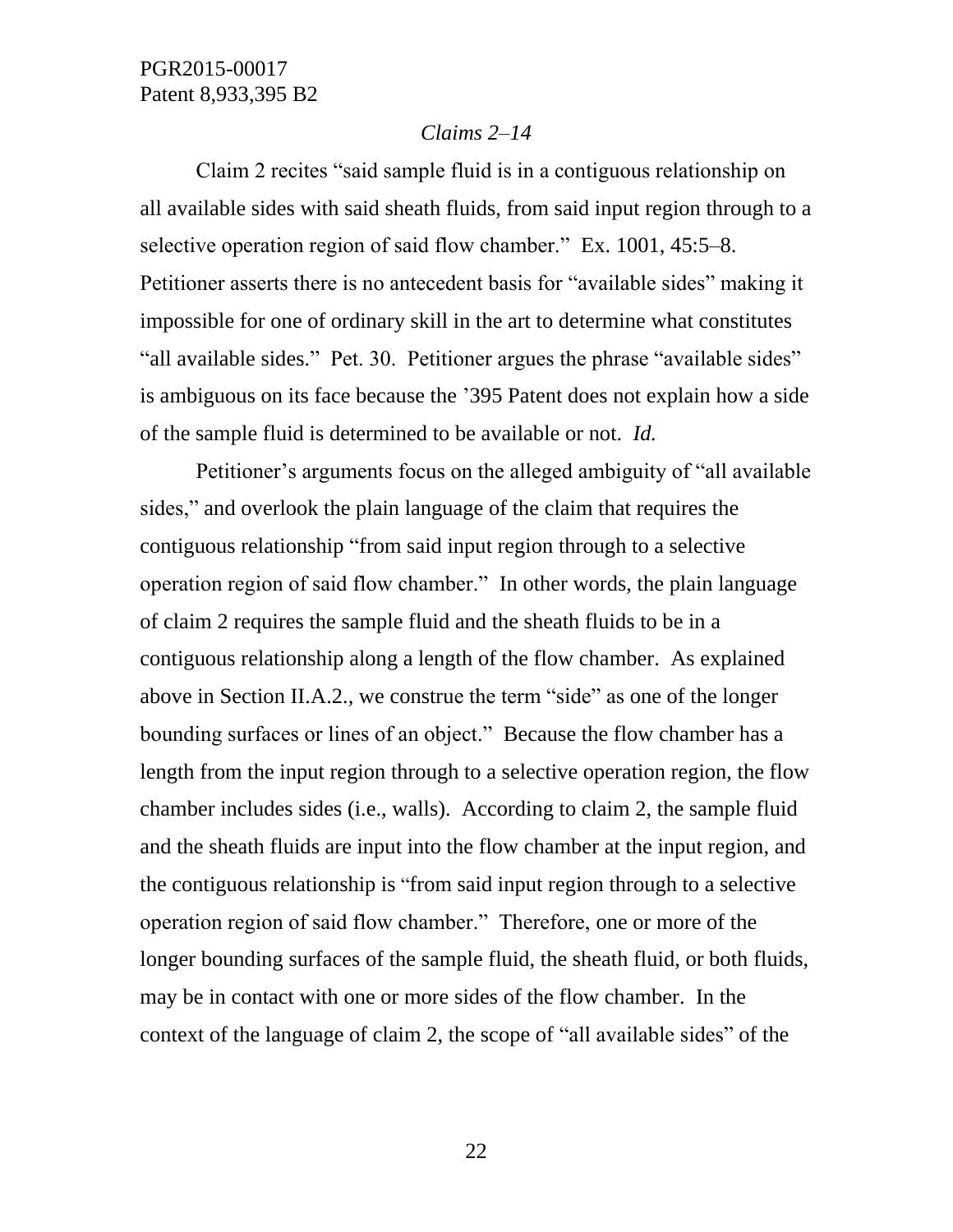sample fluid defines all sides of the sample fluid that are not in contact with the sides of the flow chamber.

Petitioner also contends that a sample fluid would not be considered to have any sides because a sheath fluid is understood in the art to be a cylindrical flow surrounding the sample flow. Pet. 30 (citing Ex. 1002 ¶ 76). We are not persuaded by this argument because Petitioner does not explain adequately why a cylindrical flow would not be considered to have a longer bounding surface.

Therefore, on this record, we are not persuaded by Petitioner that it is more likely than not that claims 2–14 fail to comply with the definiteness requirement of 35 U.S.C. § 112(b).

# *3. Anticipation of Claims 1–13 by Mueth Mueth (Ex. 1008)*

Mueth discloses a method and apparatus for characterizing and sorting bovine sperm by gender. Ex. 1002, 2:10–12.

Figure 2 of Mueth is reproduced below:

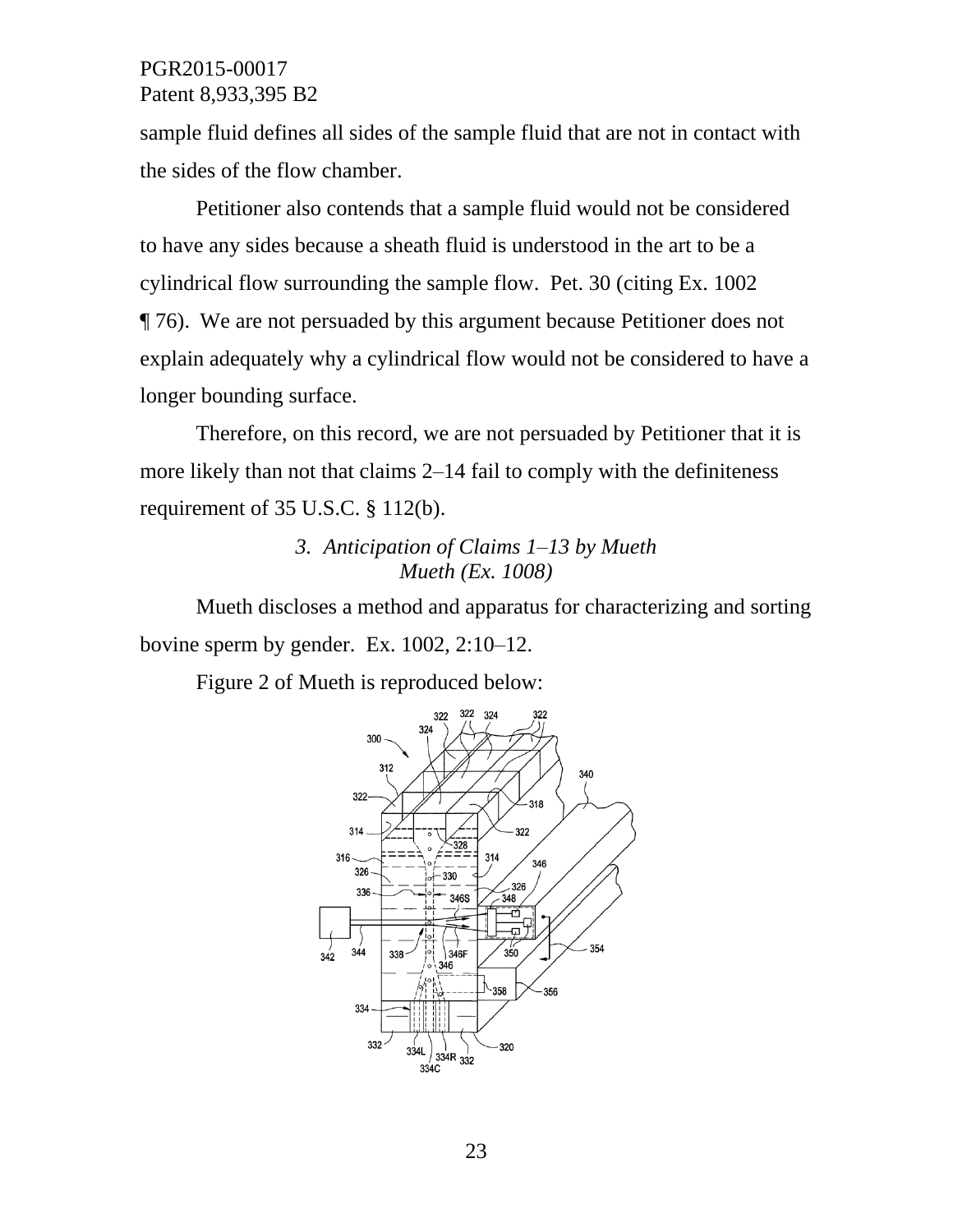Figure 2 depicts flow cytometer 300 including flow chamber 312 formed by a pair of confronting walls 314 and end walls 316, open input 318, and open output 320. *Id.* at 3:28, 3:34–37. Input 318 is divided into outboard inputs 322 for receiving sheath fluid 326, and central sample input 324 for receiving a sample flow 328. *Id.* at 3:38–41; 4:50–51. Output 320 has left output sample channel 334L, central output sample channel 334C, and right output sample channel 334R. *Id*. at 3:44–47. Detector 340 produces output beam 344 directed toward sample flow path 336 in detection zone 338, discriminates among the cells 330, and produces an output 354 to sorter 356. *Id.* at 4:28–31, 4:42–44. The cells may be sorted as wanted or unwanted, and the wanted cells may be collected and unwanted cells may be destroyed. *Id.* at 4:48–49; *see id.* Fig. 11A, 3:21–23, 7:17–24.

#### *Claim 1*

We are persuaded, for purposes of this decision, by Petitioner's citations to specific disclosures of Mueth and Petitioner's supporting evidence that Petitioner establishes sufficiently that Mueth discloses each of the recited limitations of claim 1. *See* Pet. 31–35. For example, we are persuaded Mueth discloses an apparatus including a first input channel, a plurality of buffer input channels disposed on either side of the first input channel, a detector apparatus, a laser, and at least one channel disposed at another end of the apparatus after operation of the laser. *Id*. (citing Ex. 1008, Figs. 1–3, 5,11A, 1:33–36, 2:6–12, 2:19–22, 3:34–4:54, 7:18–28, 8:27–37, 8:56–62, 8:65–67, Ex. 1002 ¶ 208).

Therefore, on the record before us, we are persuaded by Petitioner that it is more likely than not that claim 1 is anticipated by Mueth.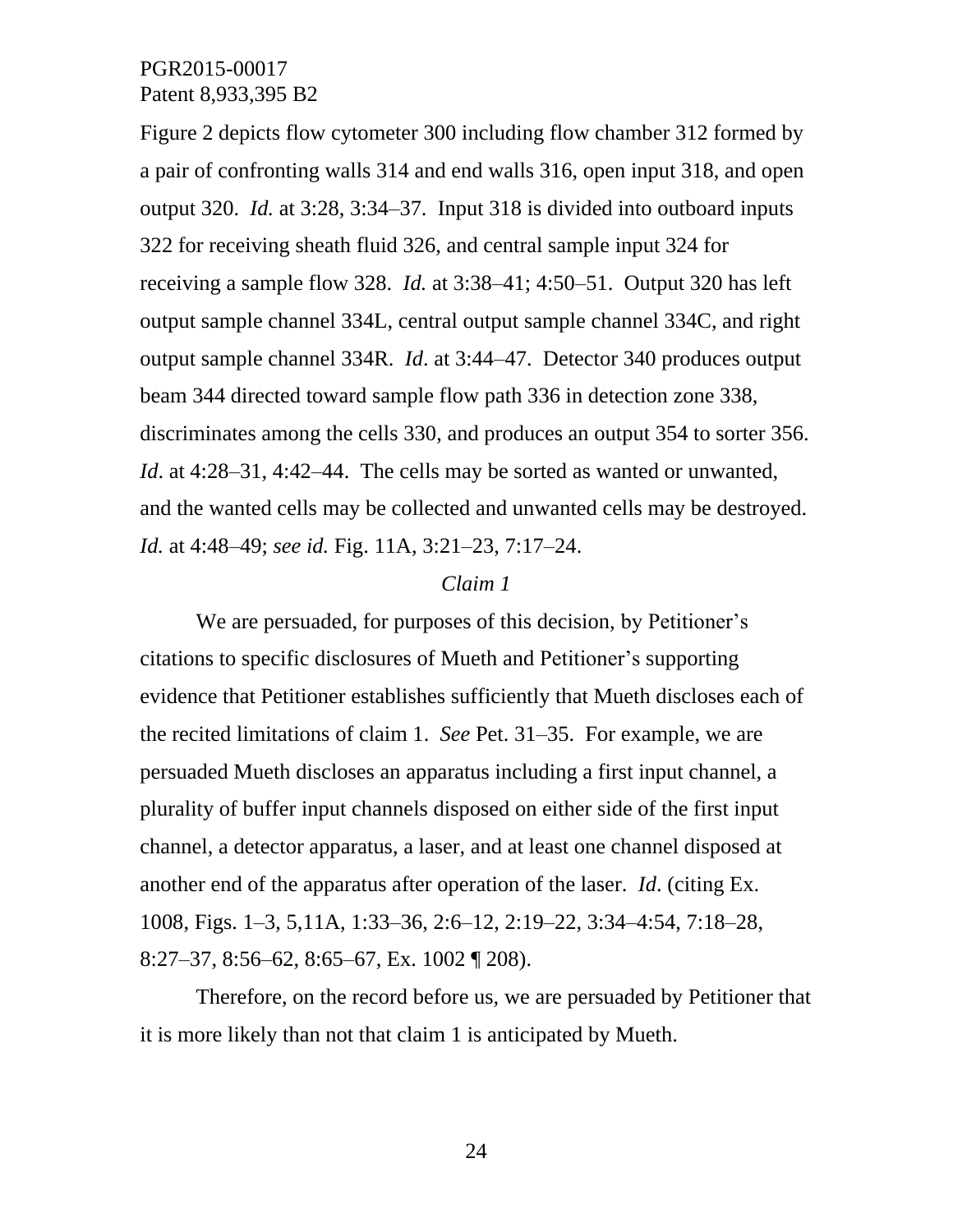### *Claims 2–13*

We are persuaded, for purposes of this decision, by Petitioner's citations to specific disclosures of Mueth and Petitioner's supporting evidence that Petitioner establishes sufficiently that Mueth discloses each of the recited limitations of independent claim 2. *See* Pet. 35–39. For example, we are persuaded Mueth discloses a method including inputting a stream of a sample fluid into an inlet into an input region of a flow chamber, and inputting a plurality of streams of sheath fluid into a plurality of inlets into the input region of the flow chamber. *Id.* at 35–36 (citing Ex. 1008, Figs. 2, 3, Abs., 3:34–58, 8:26–37, 8:39–39–42, Ex. 1002 ¶ 209). We also are persuaded Mueth discloses the sample fluid is in a contiguous relationship on all available sides with the sheath fluids from the input region through a selective operation region of the flow chamber, and discloses at least one of the flow rates or pressures of the sheath fluid are chosen such that the sample fluid is constricted in two orthogonal directions. *Id.* at 36–38 (citing Ex. 1008, Figs. 4, 4a, 3:50–56, 4:1–7, 8:43–50, Ex. 1002 ¶ 209). We further are persuaded Mueth discloses distinguishing target cells from non-target cells in the detector region using a detector apparatus, and damaging or destroying the target cells using a laser beam in a selective operation region of the flow chamber downstream from the detector region. *Id.* at 38–39 (citing Ex. 1008, Fig. 11A, 11B, 2,26–28, 4:11–49,7:17–31, 8:28–29, 51–61, 9:1–7, Ex. 1002 ¶ 209).

Regarding dependent claims 3, 9, 10, and 11, we are persuaded, for purposes of this decision, by Petitioner's citations to specific disclosures of Mueth and supporting evidence that Petitioner establishes sufficiently that Mueth describes the recited limitations directed to optically illuminating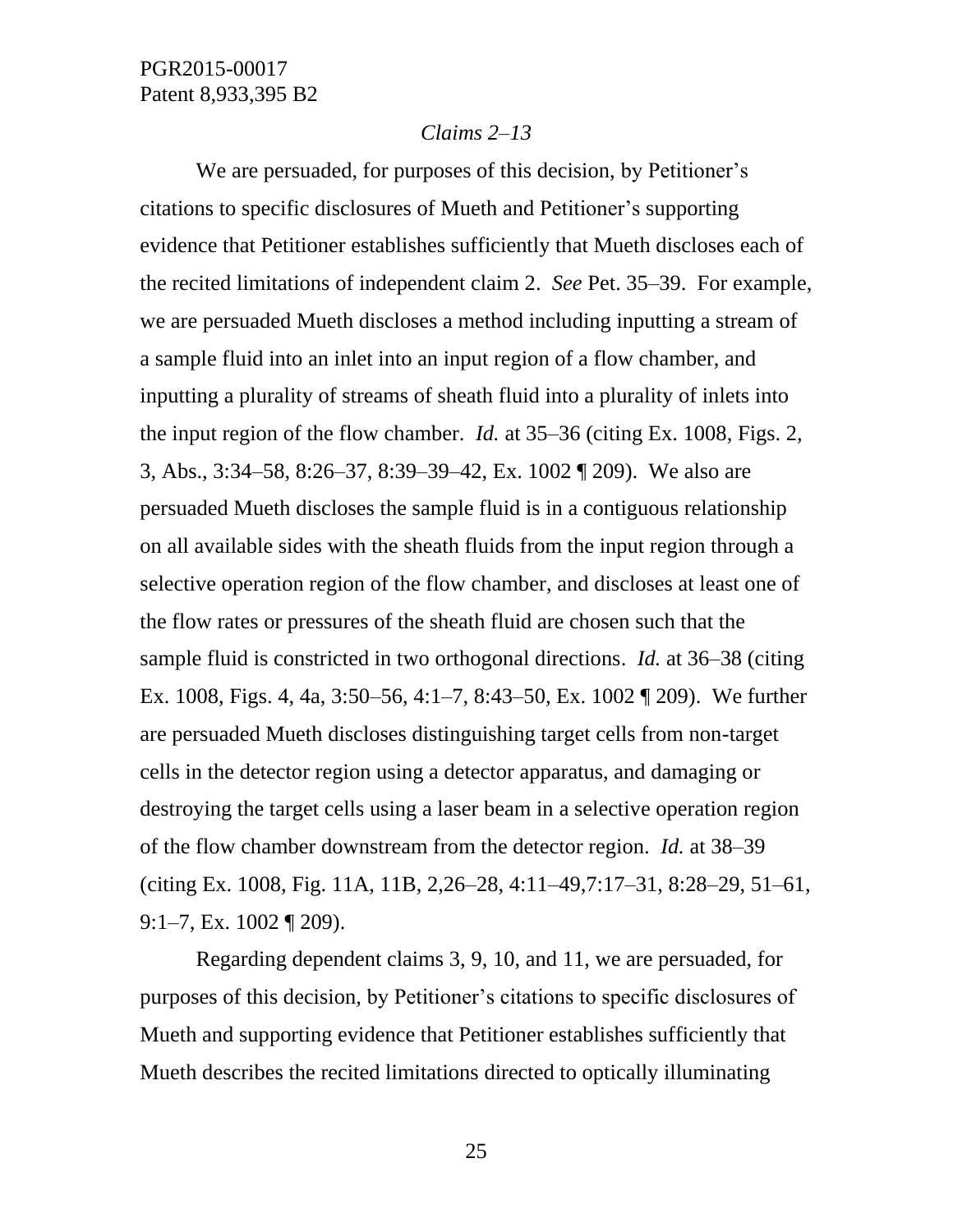cells in the detector region with a light beam from a laser, scattered or fluorescent light is output from cells in response to the light beam, an optical detector, and a flat sorter. *See* Pet. 39, 41–42 (citing Ex. 1008, Fig. 2, 4A, 8, 1:49–53, 2:21–26, 3:14–23, 3:34–37, 3:59–62, 4:28–49, 6:32–37, 6:58–61, 8:26–30, 9:1–6, 9:14–21, Ex. 1002 ¶ 210, 3, 9–11). As to dependent claims 4–8, we are persuaded, for purposes of this decision, by Petitioner's citations to specific disclosures of Mueth and supporting evidence that Petitioner establishes sufficiently that Mueth describes the recited limitations directed to sperm cells and detecting target cells from non-target cells based on X and Y chromosomes. *See id.* at 39–40 (citing Ex. 1008, Abs., 1:37–48, 2:10–12, 2:26–28, 3:14–21, 4:41–49, 8:56–59, 9:6–7, 10:25–26, Ex. 1002 ¶ 210, 4–8). Regarding dependent claims 12 and 13, we are persuaded, for purposes of this decision, by Petitioner's citations to specific disclosures of Mueth and supporting evidence that Petitioner establishes sufficiently that Mueth describes the recited limitations directed to pumping the sample fluid and sheath fluids into the input region and maintaining a constant flow rate and pressure by a pumping system. *See id.*at 42–43 (citing Ex. 1008, 3:50–58, 7:43–8:16, Ex. 1002 ¶ 210, 12–13).

Accordingly, on the record before us, we are persuaded by Petitioner that it is more likely than not that claims 2–13 are anticipated by Mueth.

*4. Unpatentability of Claim 14 Over Mueth or Mueth and Durack*

Dependent claim 14 recites "adapting a computer to provide user input for control of a selection of one of the cells in said sample fluid." Ex. 1001, 46:25–27. We are persuaded, for purposes of this decision, by Petitioner's assertions, supported by expert testimony, that it would have been obvious for one with skill in the art to add "gating" or controlling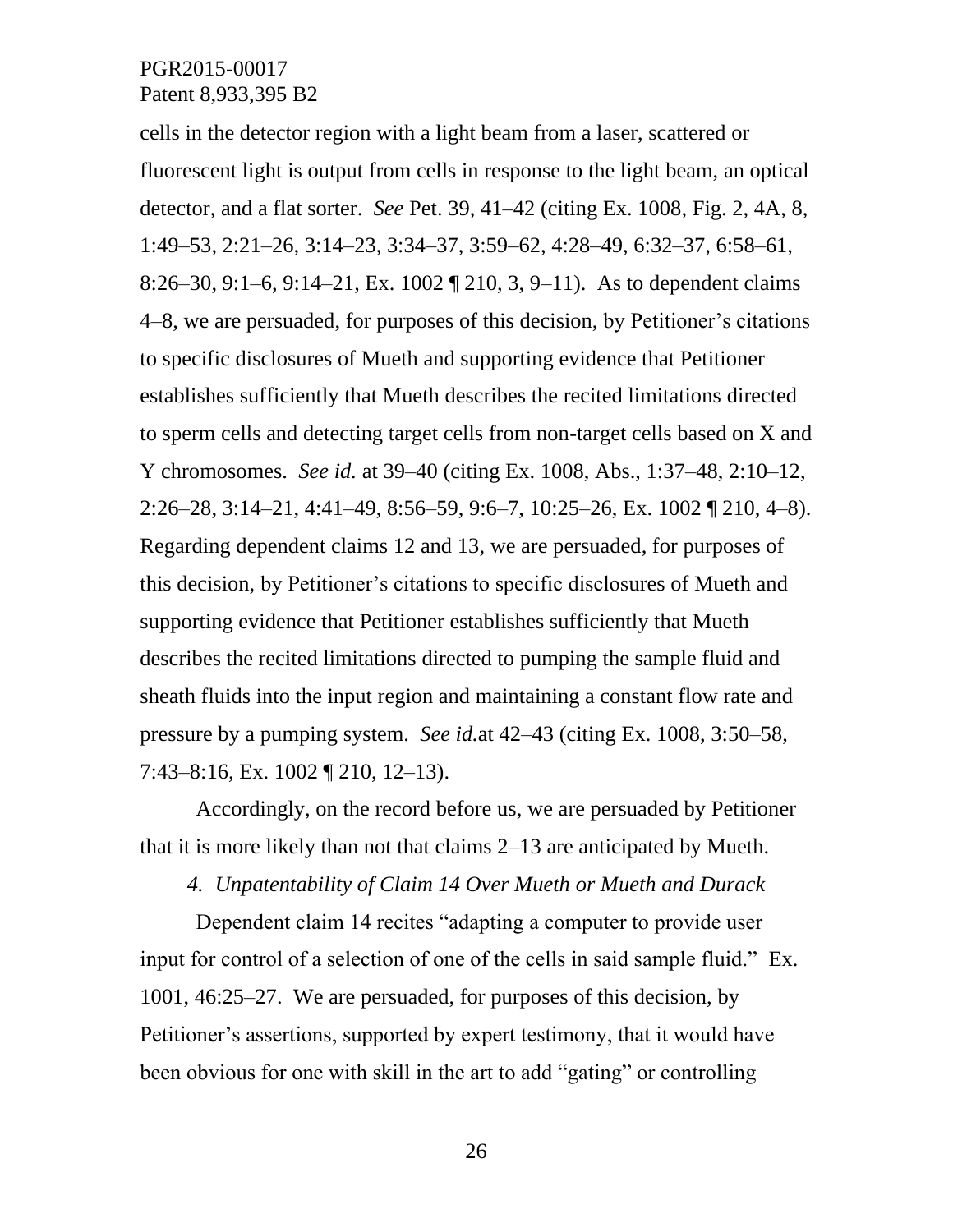selection by means of user input by computer to the apparatus disclosed by Mueth, because "gating" has been known in the practice of flow cytometry for decades. *See* Pet. 43–44 (citing Ex. 1002 ¶¶ 213–214).

We also are persuaded, for purposes of this decision, by Petitioner's citations to specific disclosures of Durack and supporting evidence that Petitioner establishes sufficiently that Durack teaches the use of a computer to control various elements of a sort apparatus, and teaches user selection of cells and control of various sorting parameters. *See* Pet. 43–44 (citing Ex. 1005, Fig. 41, Ex. 1002 ¶¶ 215, 216, 218, 219, 221, 222); *see* Ex. 1005, 19:27, 126:30–31, 130:2–3, 134:20–23, 136:27–30. We further are persuaded, for purposes of this decision, by Petitioner's assertions, supported by expert testimony, that "[i]t would have been obvious for a person of skill in the art to employ the computer disclosed in Durack to allow user input for control of a selection of one of the cells in the said sample fluid." *Id.* at 44 (citing Ex. 1002 ¶¶ 223–224).

On the record before us, Petitioner provides articulated reasoning with some rational underpinning sufficient to support the legal conclusion of obviousness. *See KSR Int'l Co. v. Teleflex Inc.*, 550 U.S. 398, 418 (2007). Therefore, on this record, we are persuaded by Petitioner that it is more likely than not that claim 14 is unpatentable as obvious over Mueth, or Mueth and Durack.

# *5. Anticipation of Claim 1 by Frontin-Rollet Frontin-Rollet (Ex. 1007)*

Frontin-Rollet discloses methods and apparatus for orienting, selecting, and retaining viable desired sperm cells. Ex. 1007, 1.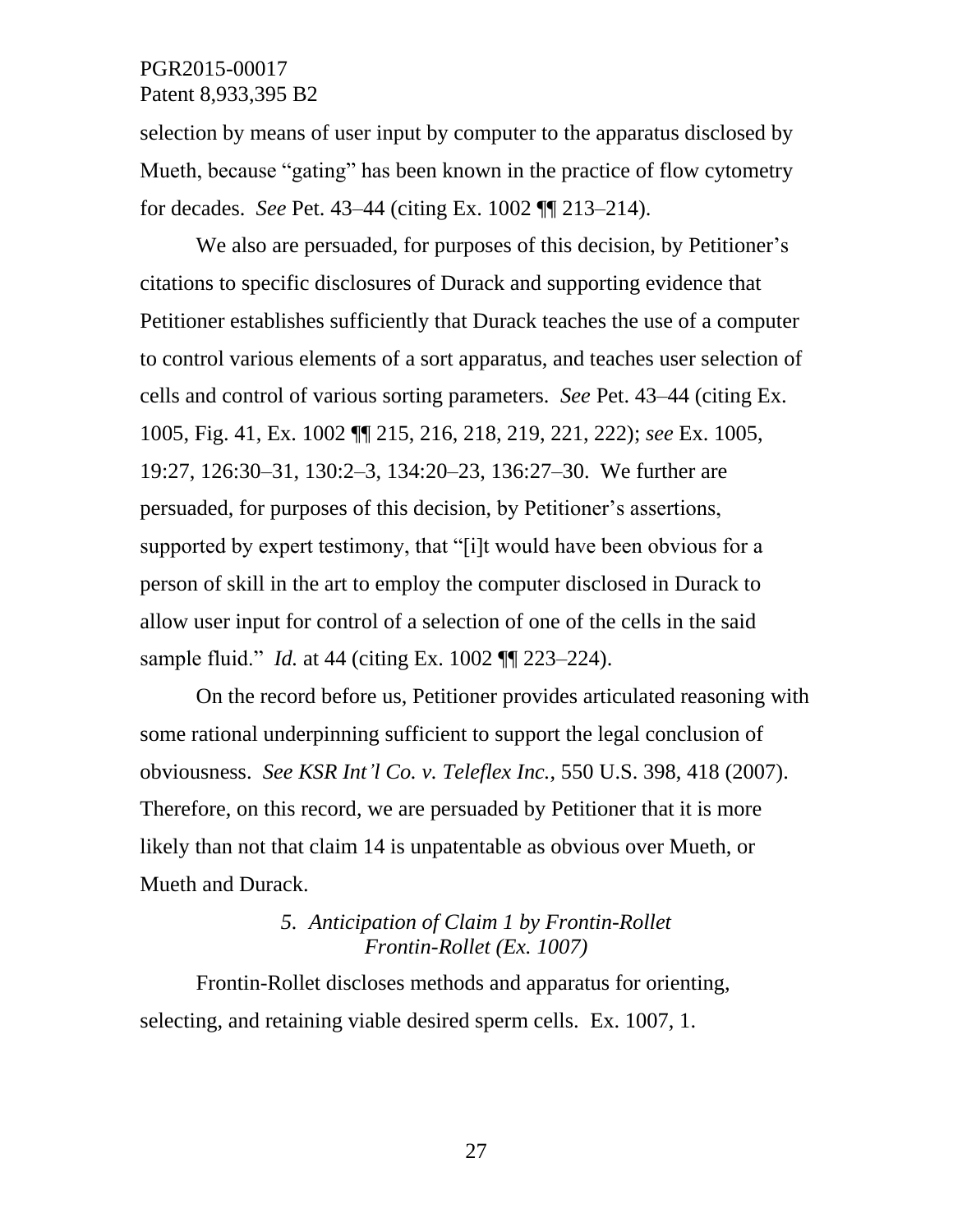A portion of Figure 6 of Frontin-Rollet is reproduced below:



Figure 6 depicts a device including sample injection tube 110, sheath fluid entry points 18, detection zone 10, immobilizing laser 20, and pre-collection zone 3. Ex. 1007, 13–14. Sperm cells pass single file into testing zone 10 through a light source, and light emitted from the sperm cells is analyzed to identify whether the sperm cells carry X or Y chromosomes. *Id.* Sperm of a desired sex is selected utilizing immobilizing laser 20 located downstream from testing zone 10, and before pre-collection zone 3. *Id*. at 15.

### *Claim 1*

We are persuaded, for purposes of this decision, by Petitioner's citations to specific disclosures of Frontin-Rollet and Petitioner's supporting evidence that Petitioner establishes sufficiently that Frontin-Rollet discloses each of the recited limitations of claim 1. *See* Pet. 45–50. For example, we are persuaded Frontin-Rollet discloses an apparatus including a first input channel (i.e., sample injection tube 110), a plurality of buffer input channels disposed on either side of the first input channel (i.e., entry points 18), a detector apparatus, a laser, and at least one channel (i.e., pre-collection zone 3) disposed at another end of the apparatus after operation of the laser. *Id*. (citing Ex. 1007, Figs. 1–3, 6, 2:30–31, 5:3, 6:3–5, 7:4–6, 8:10–24, 9:6–12, 9:37–38, 13:5–14:2, 14:7–14, 20:5–19, 21:26–28; Ex. 1002 ¶ 225).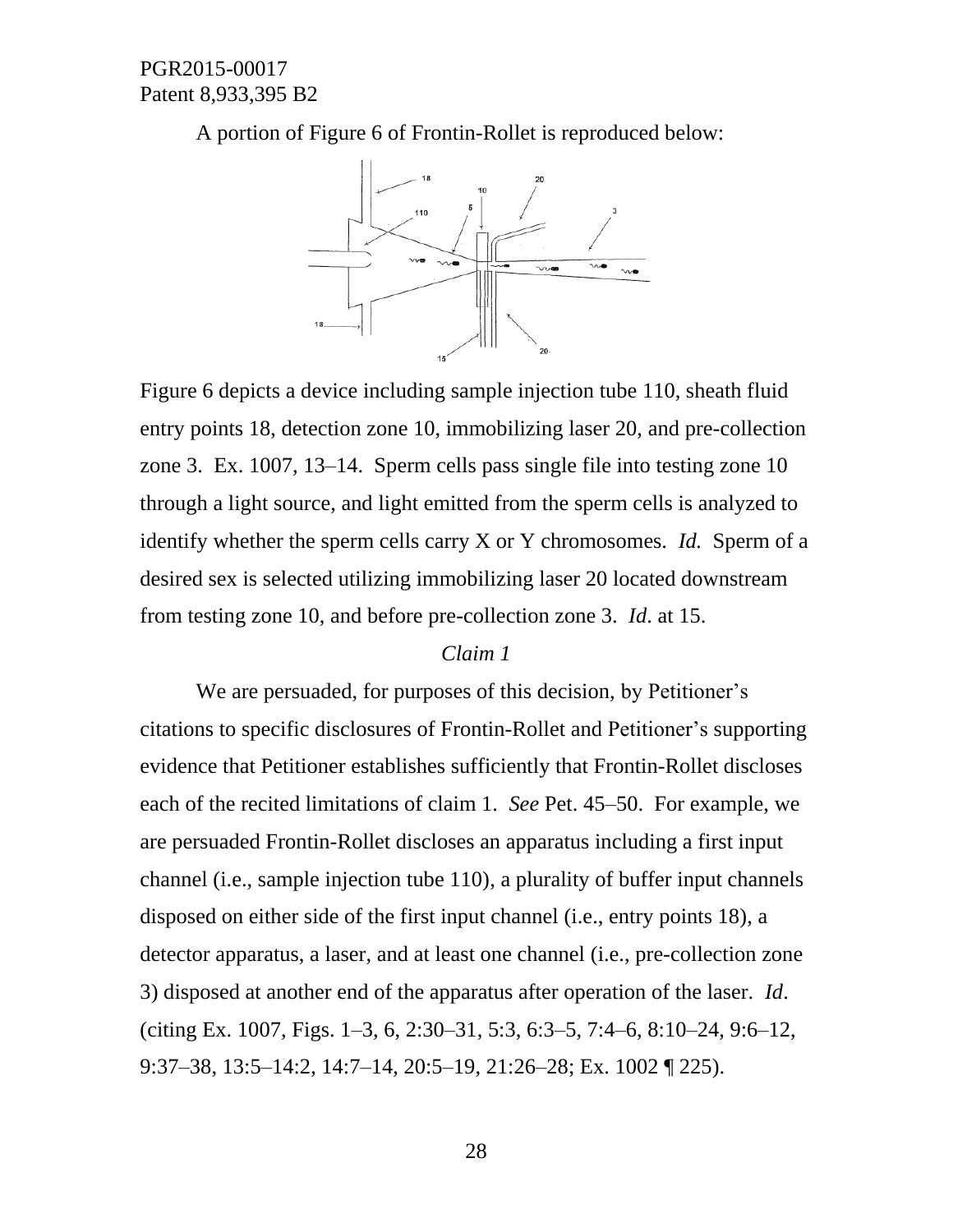Accordingly, on the record before us, we are persuaded by Petitioner that it is more likely than not that claim 1 is anticipated by Frontin-Rollet.

> *6. Anticipation of Claim 1 by Durack Durack (Ex. 1005)*

Durack discloses apparatus and methods for sperm sorting, including a single-channel flow cytometry photo-damage system. Ex. 1005, Abs., 144:17–145:21.

Figure 136 of Durack is reproduced below:



Figure 136 depicts single channel flow cytometry photo-damage system including fluid delivery system 15'' for supplying carrier fluid 17'' and sheath fluid 19'' to nozzle system 101''. Ex. 1005, 11:6–8, 11:17, 31:14–19, 144:21–27. Fluid stream 21'' (*id.* at 31:19–23) is subject to photodetector 117'' (*id.* at 11:9, 11:23, 32:13–16), and laser 1153 (*id.* at 144: 30–31). Microprocessor 131'' controls fluid delivery system 15'', photodetector 117'', and laser 1153. *Id.* at 60:5–6, 60:17–20. Laser 1153 is responsive to instructions received from microprocessor 131'' to ablate undesired particles in the fluid stream 21''. *Id.* at 144:30–31. As a result, the stream collected in collection receptacle 1355 contains the desired cells. *Id.* at 144:32–37.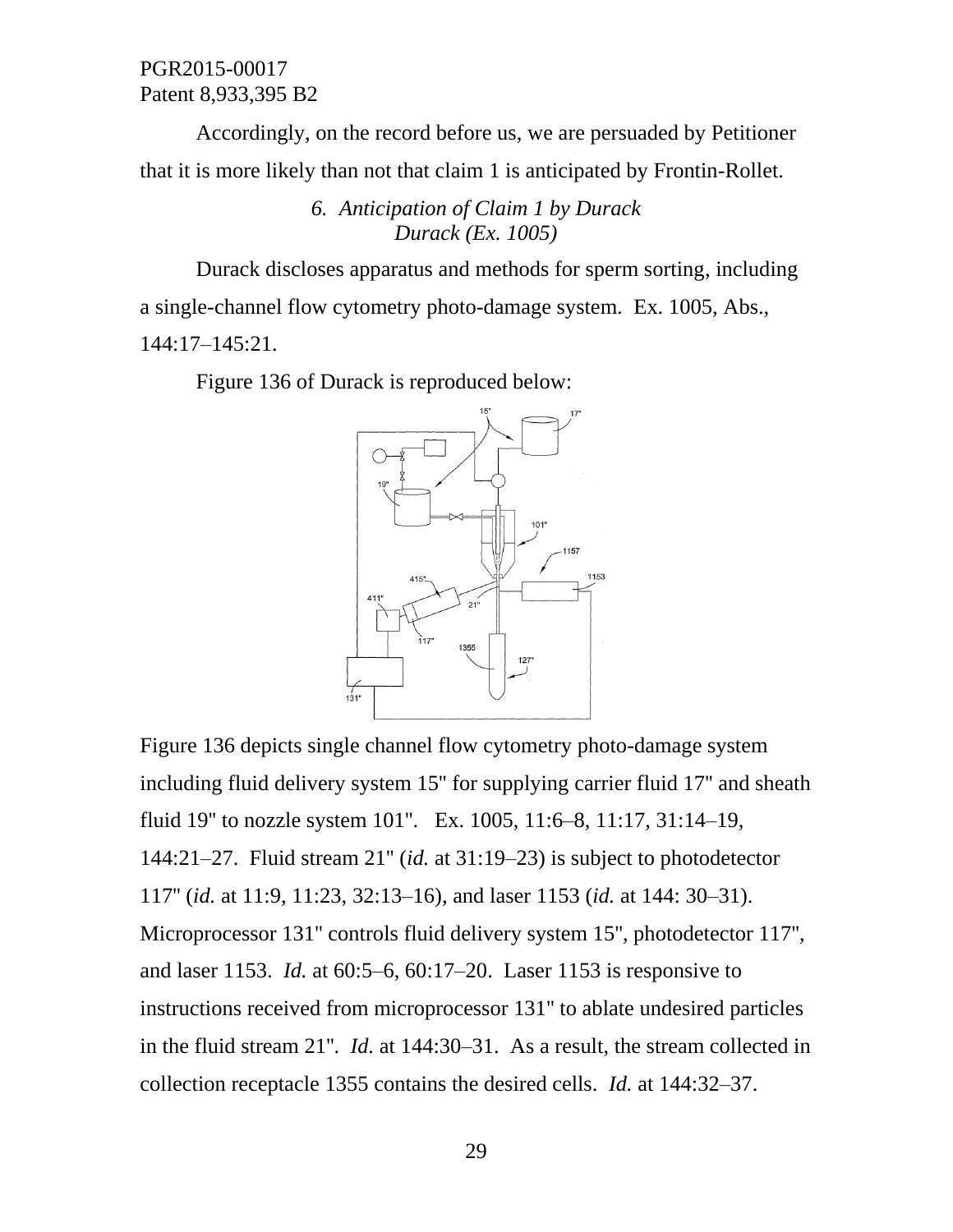### *Claim 1*

We are persuaded, for purposes of this decision, by Petitioner's citations to specific disclosures of Durack and Petitioner's supporting evidence that Petitioner establishes sufficiently that Durack discloses each of the recited limitations of claim 1. *See* Pet. 50–57. For example, we are persuaded Durack discloses an apparatus including a first input channel, a plurality of buffer input channels disposed on either side of the first input channel, a detector apparatus (i.e., photodetector 117''), a laser (i.e., laser 1153), and at least one channel (i.e., collection receptacle 1355'') disposed at another end of the apparatus after operation of the laser. *Id*. (citing Ex. 1005, Figs. 2, 3, 5, 10, 41, 135, 136, 3:17–18, 30:3–4, 31:10–31, 32:13–16, 33:2–19, 33:26–29, 35:26–29, 60:32–34, 91:27–34, 144:2–5, 144:17– 145:21, 169:25–36; Ex. 1002 ¶ 226).

Therefore, on the record before us, we are persuaded by Petitioner that it is more likely than not that claim 1 is anticipated by Durack.

*7. Unpatentability of Claims 2–14 Over Wada, Durack, and Kachel Wada (Ex. 1009)*

Wada discloses methods of systems for sorting cells, including focusing cells. Ex. 1009, Abs. 2:37–44, 2:60–3:4.

Figure 22 of Wada is reproduced below:

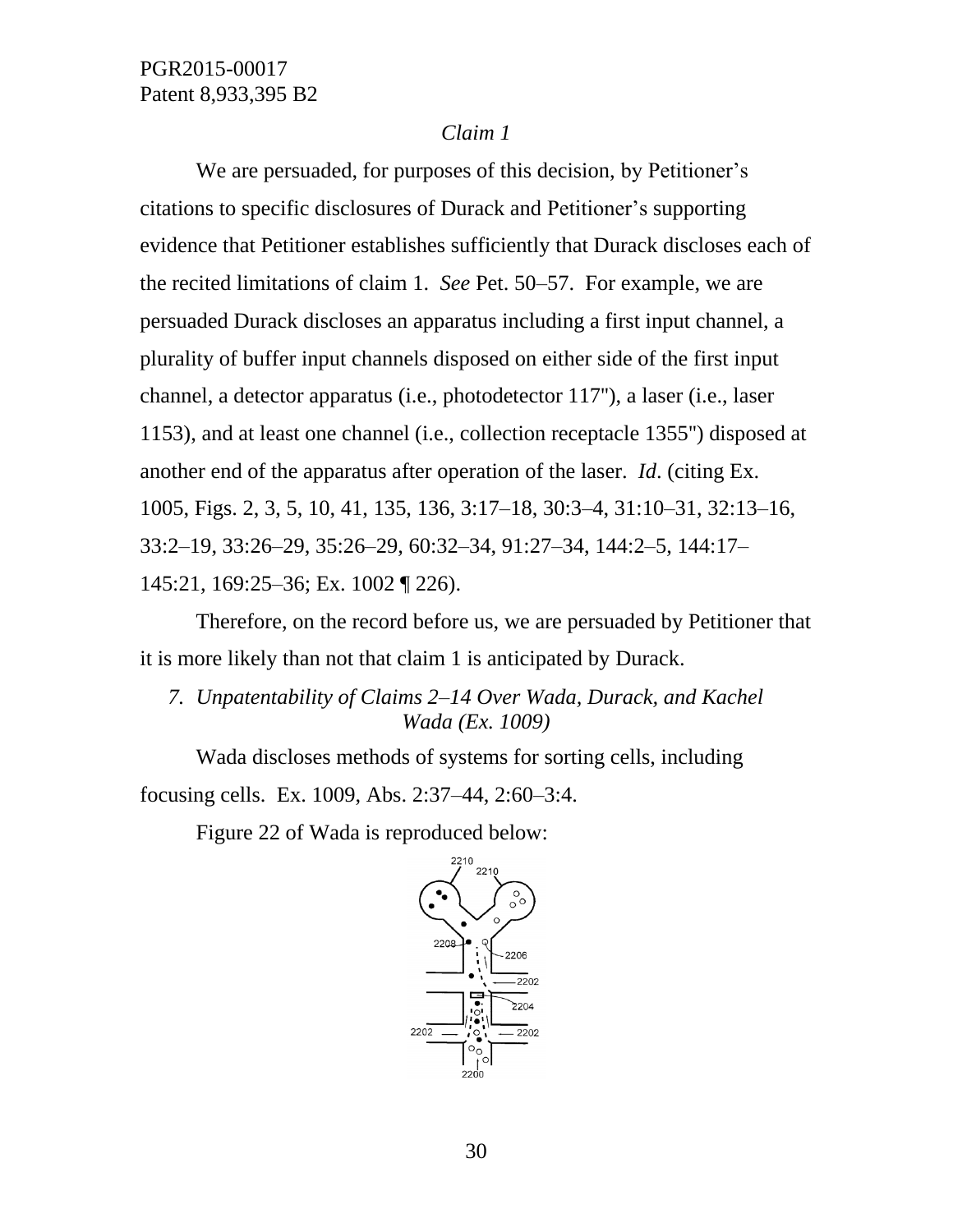Figure 22 depicts particle sorting configuration, including main microchannel, first set of opposing microchannels, detector 2204, second set of opposing microchannels located downstream from detector 2204, and collection wells 2210. Ex. 1009, 13:1–17. Cells 2200 flow in main microchannel, and are focused or directed using hydrodynamic flow 2202 (e.g., buffer flow) from the first set of opposing microchannels. *Id.* at 13:1– 10; *see id*. at 8:6–19. Hydrodynamic flow 2202 is introduced in the second set of opposing microchannels for directing selected cells 2208 and nonselected cells 2206 into one of two microchannels terminating in collection wells 2210. *Id.* at 13:10–17.

### *Kachel (Ex. 1012)*

Kachel is directed to horizontally or vertically orienting flat sperm cells in a flow system utilizing flow forces of different magnitude. Ex. 1012, 774–776, Figs. 3A–3B, 4.

### *Claims 2–14*

We are persuaded, for purposes of this decision, by Petitioner's citations to specific disclosures of Wada, Durack, Kachel, and Petitioner's supporting evidence that Petitioner establishes sufficiently that the combined teachings render obvious the subject matter of independent claim 2. *See* Pet. 57–67. For example, we are persuaded Wada teaches a method including inputting a stream of a sample fluid into an inlet into an input region of a flow chamber, and inputting a plurality of streams of sheath fluid into a plurality of inlets into the input region of the flow chamber. *Id.* at 59–61 (citing Ex. 1009, Figs. 3, 21, 22, 24, Abs. 2:37–44, 2:50–60, 4:58–62, 7:63– 8:2, 9:32–39, 13:1–16, 15:4–6, 16:23–28, Ex. 1002 ¶ 241, 2a, 2b, 2c). We also are persuaded Wada teaches the sample fluid is in a contiguous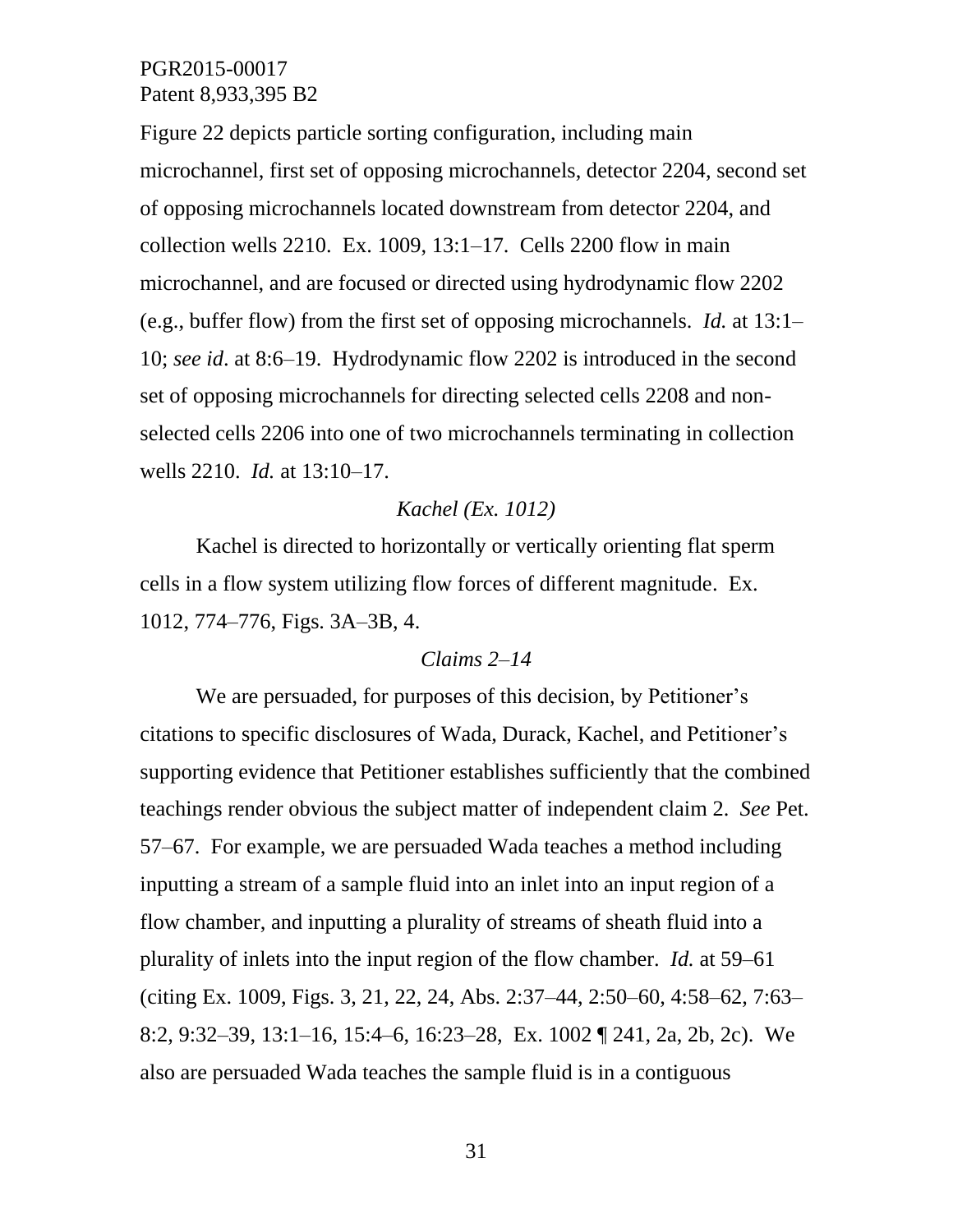relationship on all available sides with the sheath fluids from the input region through a selective operation region of the flow chamber, and discloses at least one of the flow rates or pressures of the sheath fluid are chosen such that the sample fluid is constricted in two orthogonal directions. *Id.* at 61–63 (citing Ex. 1009, Figs. 1A, 2B, 22, 8:11–19, 8:22–34, 13:1–16, 22:27–29, 32:31–34, Ex. 1002 ¶ 241, 2d, Fig. F, 2e(1-2)). We further are persuaded Wada teaches distinguishing target cells from non-target cells in the detector region using a detector apparatus. *Id.* at 65–66 (citing Ex. 1009, 4:58–67, 5:14–17, 13:1–16, 23:49–67 Ex. 1002 ¶ 241, 2f).

Petitioner acknowledges Wada does not teach orienting cells in a flow chamber. Pet. 57. We are persuaded, for purposes of this decision, by Petitioner's citations to specific disclosures of Kachel and supporting evidence that Petitioner establishes sufficiently that Kachel teaches or suggests a sample fluid is constricted in two orthogonal directions, thereby allowing said sample fluid to form a relatively narrow stream in at least a detector region of said flow chamber, thereby causing the cells to be flattened and aligned such that flat sides of the cells are oriented parallel to confronting walls of the flow chamber. *Id.* at 57, 63–65 (citing Ex. 1012, Figs. 3(A), 3(B), 774, 776, Ex. 1002 ¶ 241, 2e(2-4)). We also are persuaded, for purposes of this decision, by Petitioner's assertions, supported by expert testimony, that it would have been obvious to combine Kachel's teachings of orienting cells with the teachings of Wada to solve the problem of unreliable fluorescence, and to obtain an improved sorter, and more reliable system. *Id.* at 58–59, 65 (citing Ex. 1012, 774, Ex. 1009, 7:62–65, 8:48–51; Ex. 1002 ¶¶ 236, 237, 239).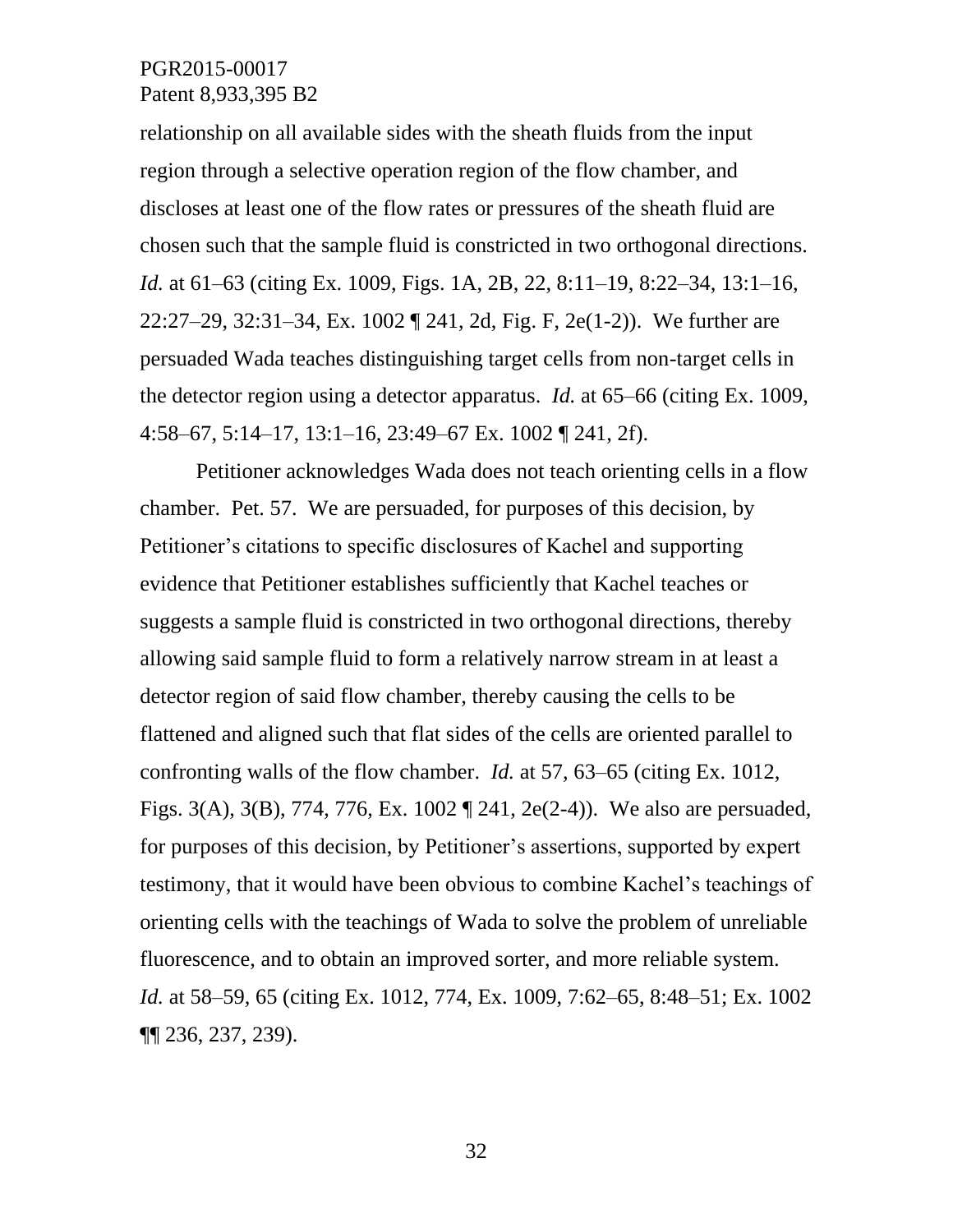Petitioner also acknowledges Wada does not teach using a laser to damage selected components. Pet. 57. We are persuaded, for purposes of this decision, by Petitioner's citations to specific disclosures of Durack and supporting evidence that Petitioner establishes sufficiently that Durack teaches or suggests destroying target cells using a laser beam in a selective operation region of the flow chamber downstream from the detector region. *Id.* at 66 (citing Ex. 1005, 91:28–30, 144:17–145:21, Ex. 1002 ¶ 241, 2g). We also are persuaded, for purposes of this decision, by Petitioner's assertions, supported by expert testimony, that one with ordinary skill in the art seeking to implement a faster more flexible integrated sorting apparatus would have looked for ways to overcome the bottlenecks in Wada's apparatus, and would have been motivated to combine the teachings of Wada with Kachel's solution. *Id.* at 57–58 (citing Ex. 1009, 2:14–18; Ex. 1002 ¶¶ 229–235).

On the record before us, Petitioner provides articulated reasoning with some rational underpinning sufficient to support the legal conclusion of obviousness. *See KSR*, 550 U.S. at 418.

As to dependent claims 3, 9, 10, and 11, we are persuaded, for purposes of this decision, by Petitioner's citations to specific disclosures of Wada and supporting evidence that Petitioner establishes sufficiently that Wada teaches or suggests the recited limitations directed to optically illuminating cells in the detector region with a light beam from a laser, scattered or fluorescent light is output by the cells in response to the light beam, an optical detector, and a flat sorter. *See* Pet. 67, 70–71 (citing Ex. 1009, 19:5–20, 23:49–67, 25:24–27, 26:5–22, 33:51–64, Ex. 1002 ¶ 241, 3, 9–11). Regarding dependent claims 4–8, we are persuaded, for purposes of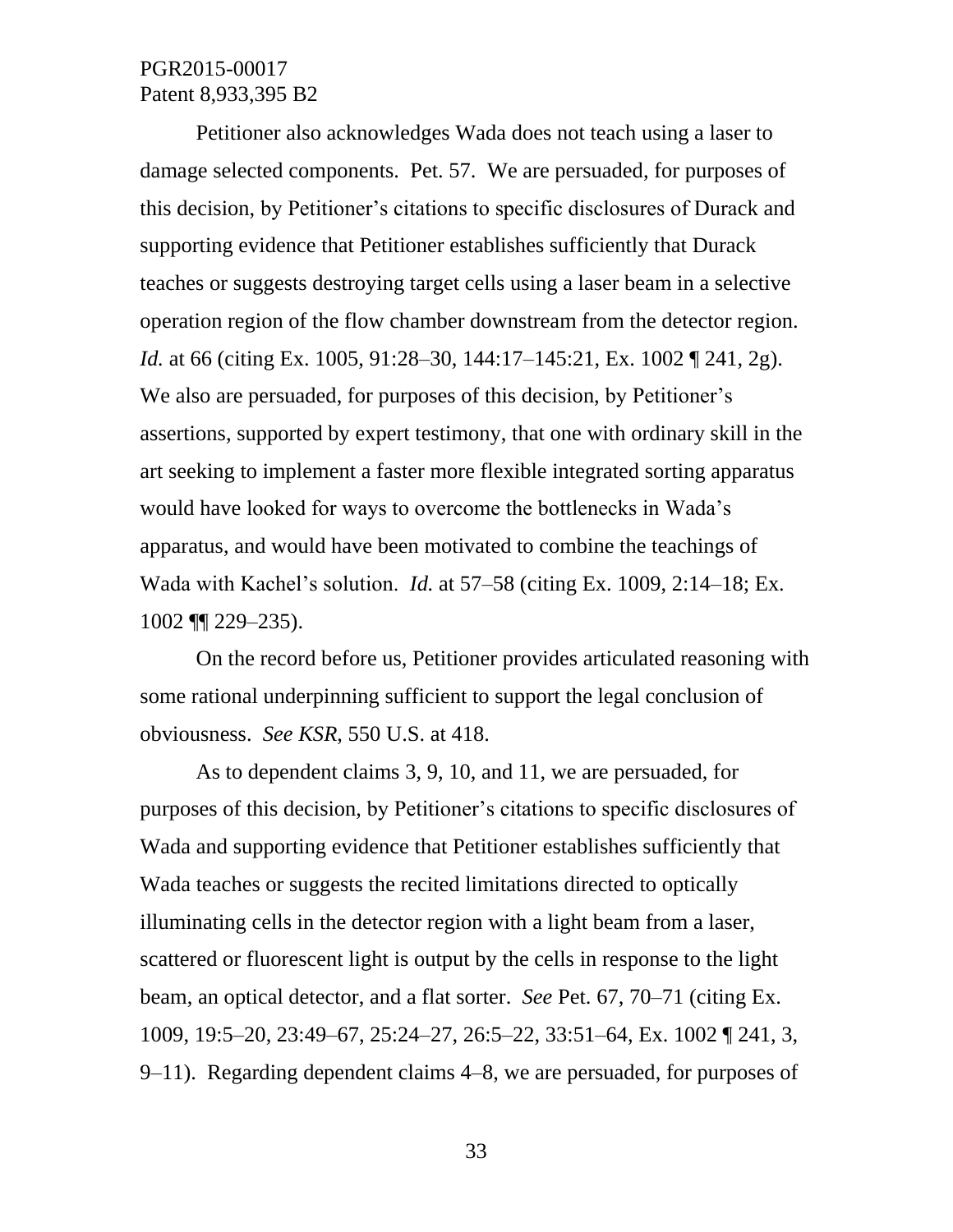this decision, by Petitioner's citations to specific disclosures of Wada, Durack, Kachel, and supporting evidence that Petitioner establishes sufficiently that the references teach or suggest the recited limitations directed to sperm cells, and detecting target cells from non-target cells based on X and Y chromosomes. *See id.* at 67–70. As to dependent claims 12 and 13, we are persuaded, for purposes of this decision, by Petitioner's citations to specific disclosures of Wada and supporting evidence that Petitioner establishes sufficiently that Wada teaches or suggests the recited limitations directed to pumping the sample fluid and sheath fluids into the input region, and maintaining a constant flow rate and pressure by a pumping system. *See id.* at 71–72 (citing Ex. 1009, 27:59–28:15, 28:31–48; Ex. 1002 ¶ 241, 12– 13). Regarding dependent claim 14, we are persuaded, for purposes of this decision, by Petitioner's citations to specific disclosures of Wada, Durack, and supporting evidence that Petitioner establishes sufficiently that the references teach or suggest the recited limitations directed to a computer for providing input for control of a selection of cells in the sample fluid. *See id.* at 72–73 (citing Ex. 1009: 4:64–67, 5:46–51, 14:41–53, 23:42–48, Ex.1005, Fig. 41, 138:18–22; Ex. 1002 ¶ 241, 14).

Accordingly, on the record before us, we are persuaded by Petitioner that it is more likely than not that claims 2–14 are unpatentable over Wada, Durack, and Kachel.

### III. CONCLUSION

For the foregoing reasons, based on this record, it is more likely than not that claims 1–14 of the '395 Patent are unpatentable. At this stage of the proceeding, we have not made a final determination with respect to the patentability of the challenged claims, including the claim construction.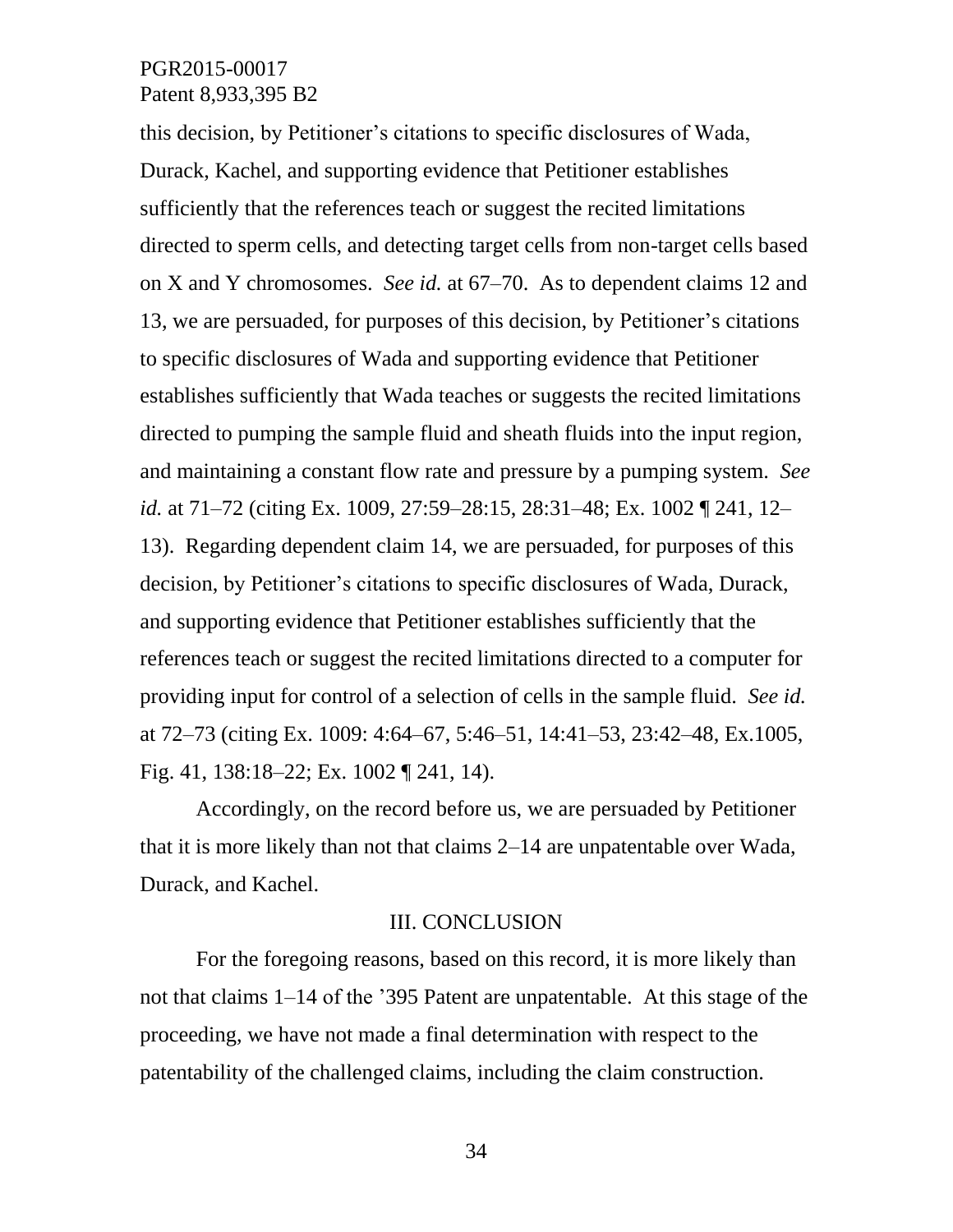# IV. ORDER

Accordingly, it is ORDERED that pursuant to 35 U.S.C. § 324, postgrant review of the '395 Patent is instituted hereby on the following grounds:

Claims  $1-13$  under 35 U.S.C. §  $102(a)(1)$  as anticipated by Mueth;

Claim 14 under 35 U.S.C. § 103 as unpatentable over Mueth, or Mueth and Durack;

Claim 1 under 35 U.S.C. § 102(a)(1) as anticipated by Frontin-Rollet;

Claim 1 under 35 U.S.C. § 102(a)(1) as anticipated by Durack;

Claims 2–13 under 35 U.S.C. § 103 as unpatentable over Wada, Durack, and Kachel;

FURTHER ORDERED that the trial is limited to the grounds identified above; and

FURTHER ORDERED that pursuant to 35 U.S.C. § 324(d) and 37 C.F.R. § 42.4, notice is given hereby of the institution of a trial on the grounds of unpatentability authorized above; the trial commences on the entry date of this Decision.